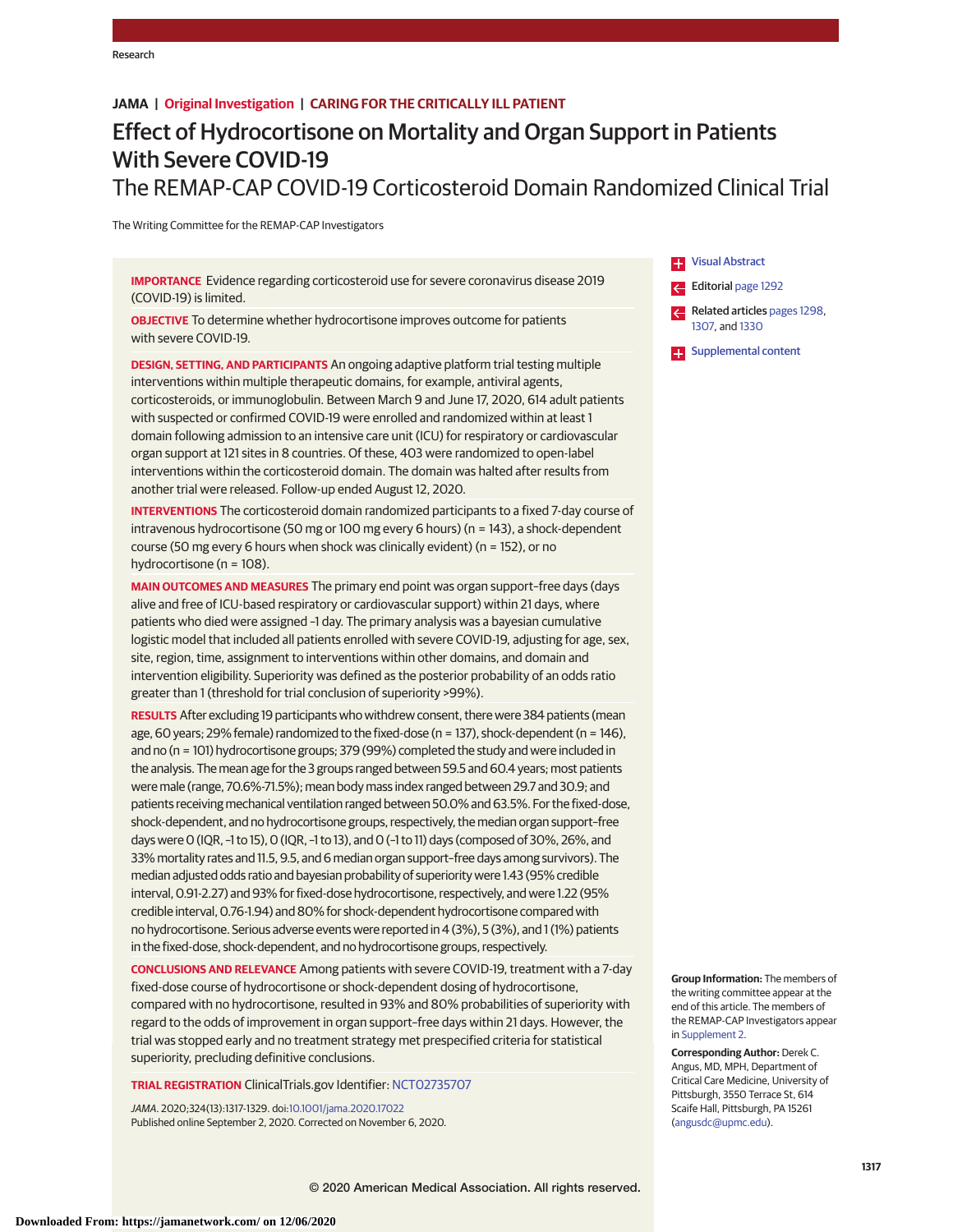oronavirus disease 2019 (COVID-19) is an acute respiratory illness caused by severe acute respiratory syndrome coronavirus 2 (SARS-CoV-2). First identified in Wuhan, China, in December 2019, more than 20 million COVID-19 cases and 750 000 deaths had been reported worldwide by August 2020.<sup>1</sup> Though many therapies are being evaluated, strong evidence of benefit is lacking.<sup>2</sup> One class of agents that has received considerable attention is corticosteroids. Corticosteroids were reported to be beneficial in several conditions analogous to COVID-19, including sepsis, pneumonia, and acute respiratory distress syndrome (ARDS).<sup>3-5</sup> However, other trials in these conditions, as well as in influenza and coronavirus respiratory syndromes, showed no benefit or possible harm.<sup>3,6,7</sup> Consequently, advice for COVID-19 has been mixed.<sup>8</sup> The China National Health Commission suggested hydrocortisone is appropriate<sup>9</sup>; the Surviving Sepsis Campaign recommended against corticosteroid use in the absence of ARDS, but suggested possible benefit in those with ARDS<sup>10</sup>; while the World Health Organization (WHO) initially recommended no corticosteroid treatment.<sup>11</sup> In practice, corticosteroids have been given variably to patients with COVID-19, and observational studies suggest both benefit and harm.<sup>12-14</sup> To reduce this uncertainty, several research groups launched randomized clinical trials (RCTs).

In March 2020, investigators for the REMAP-CAP (Randomized, Embedded, Multifactorial Adaptive Platform Trial for Community-Acquired Pneumonia) Study began randomizing patients with COVID-19 to alternative dosing strategies of the corticosteroid, hydrocortisone. Enrollment was halted on June 17, following the announcement by the RECOVERY Collaborative Group that dexamethasone reduced mortality compared with standard of care in patients with COVID-19 receiving either invasive mechanical ventilation or supplemental oxygen.<sup>15</sup> This report describes the effects of hydrocortisone, in doses of similar glucocorticoid equivalency to that used in RECOVERY, in severely ill patients with COVID-19 enrolled in REMAP-CAP.

# Methods

### Study Design

REMAP-CAP is an ongoing, international, multicenter, openlabel trial that combines features of an adaptive platform trial with a pragmatic point-of-care trial to determine best treatment strategies for patients with severe pneumonia in both pandemic and nonpandemic settings. A detailed description of the trial design is provided elsewhere.<sup>16</sup> The trial uses a novel design, a randomized embedded multifactorial adaptive platform (REMAP).<sup>17</sup> The design has 5 key features: randomization, allowing causal inference; embedding of study procedures into routine care processes, facilitating enrollment, trial efficiency, and generalizability; a multifactorial statistical model comparing multiple interventions across multiple patient subgroups; response-adaptive randomization with preferential assignment to those interventions that appear most favorable after interim analyses; and a platform structured to permit continuous, potentially perpetual, enrollment.

### **Key Points**

**Question** Does intravenous hydrocortisone, administered either as a 7-day fixed-dose course or restricted to when shock is clinically evident, improve 21-day organ support–free days (a composite end point of in-hospital mortality and the duration of intensive care unit–based respiratory or cardiovascular support) in patients with severe coronavirus disease 2019 (COVID-19)?

**Findings** In this bayesian randomized clinical trial that included 403 patients and was stopped early after results from another trial were released, treatment with a 7-day fixed-dose course of hydrocortisone or shock-dependent dosing of hydrocortisone, compared with no hydrocortisone, resulted in 93% and 80% probabilities of superiority, respectively, with regard to the odds of improvement in organ support–free days within 21 days.

**Meaning** Although suggestive of benefit for hydrocortisone in patients with severe COVID-19, the trial was stopped early and no treatment strategy met prespecified criteria for statistical superiority, precluding definitive conclusions.

The trial randomizes patients to multiple interventions within multiple domains, evaluating effectiveness within different patient strata. The term *domain* refers to a common therapeutic area (eg, antiviral therapy or immunoglobulin therapy) within which several interventions or intervention dosing strategies can be randomly assigned (including a control, such as no antiviral, as appropriate). All trial procedures are governed by a master, or "core," protocol and a series of appendices that describe aspects specific to each therapeutic domain, to adaptations during a pandemic, and to regionspecific trial governance and conduct. The trial's core protocol, relevant protocol appendices, and statistical analysis plans (SAPs) are provided in [Supplement 1.](https://jamanetwork.com/journals/jama/fullarticle/10.1001/jama.2020.17022?utm_campaign=articlePDF%26utm_medium=articlePDFlink%26utm_source=articlePDF%26utm_content=jama.2020.17022) The trial is overseen by an international trial steering committee (ITSC), which is blinded to treatment assignment and outcome, and an unblinded independent data and safety monitoring board [\(Supplement 1\)](https://jamanetwork.com/journals/jama/fullarticle/10.1001/jama.2020.17022?utm_campaign=articlePDF%26utm_medium=articlePDFlink%26utm_source=articlePDF%26utm_content=jama.2020.17022). The study was approved by the relevant ethics committees at all participating sites and is conducted in accordance with Good Clinical Practice guidelines and the principles described in the Declaration of Helsinki.

The REMAP-CAP investigators introduced several design adaptations for COVID-19 (see Pandemic Appendix, January 31, 2020, and subsequent updates, in [Supplement 1\)](https://jamanetwork.com/journals/jama/fullarticle/10.1001/jama.2020.17022?utm_campaign=articlePDF%26utm_medium=articlePDFlink%26utm_source=articlePDF%26utm_content=jama.2020.17022). Specifically, all patients hospitalized with suspected or proven COVID-19 were assigned to the COVID-19 patient stratum. They were further classified as clinically moderately or severely ill, and, depending on their moderate or severe state, were eligible for randomized assignment to alternative interventions within several COVID-19–specific domains, including antiviral, corticosteroid, targeted immune modulation, immunoglobulin, and therapeutic anticoagulation domains. The corticosteroid domain was eligible only to patients in the severe state. During the study period, the trial enrolled participants with severe COVID-19 at 121 clinical sites in Australia, Canada, France, Ireland, the Netherlands, New Zealand, the United Kingdom, and the United States. Written or verbal informed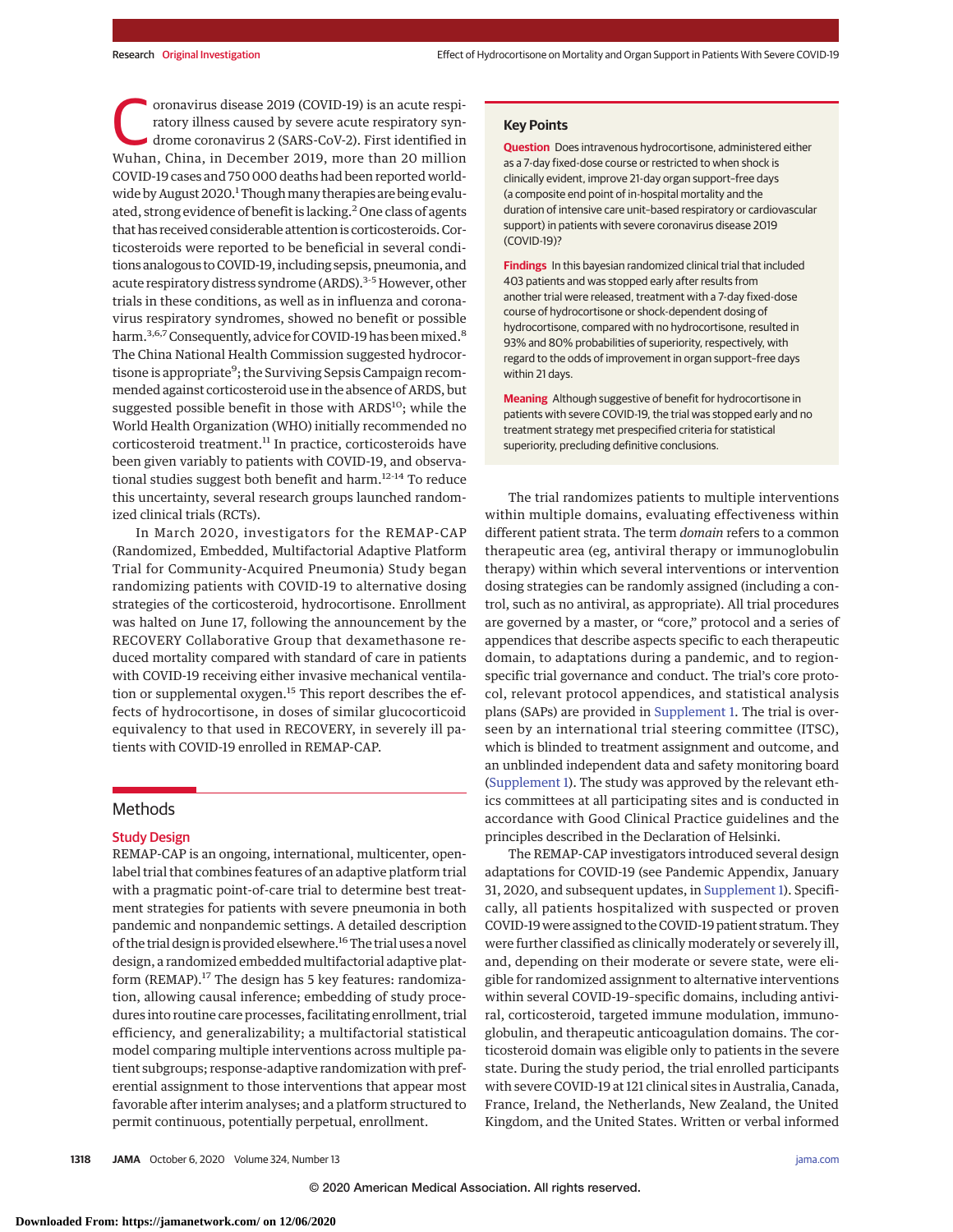consent,in accordance with local legislation, was obtained for all patients or from their surrogates.

Achieving a racially and ethnically diverse samplewas a goal of the trial because of evidence of disparities in outcome and treatment effectiveness in pandemic and nonpandemic pneumonia. Participants (or their surrogates) self-reported their race/ ethnicity via fixed categories appropriate to their region.

# **Participants**

Patients aged 18 years or older with presumed or confirmed SARS-CoV-2 infection who were admitted to an intensive care unit (ICU) for provision of respiratory or cardiovascular organ support were classified as severe and eligible for enrollment in the COVID-19 corticosteroid domain. An ICU could include an area of the hospital repurposed to function as an ICU for surge capacity management. Respiratory organ support was defined as invasive or noninvasive mechanical ventilation or high-flow nasal cannula if the flow rate was 30 L/min or greater and fraction of inspired oxygen of 0.4 or greater. Cardiovascular organ support was defined as the intravenous infusion of any vasopressor or inotrope. Exclusion criteria included presumption that death is imminent with lack of commitment to full support and participation in the trial in the prior 90 days. Additional exclusion criteria for the corticosteroid domain included known hypersensitivity to hydrocortisone, systemic corticosteroid use, and more than 36 hours elapsed since ICU admission. Further details regarding eligibility are listed in the corticosteroid domain–specific appendix in [Supplement 1](https://jamanetwork.com/journals/jama/fullarticle/10.1001/jama.2020.17022?utm_campaign=articlePDF%26utm_medium=articlePDFlink%26utm_source=articlePDF%26utm_content=jama.2020.17022) and in eAppendix 1 in [Supplement 2.](https://jamanetwork.com/journals/jama/fullarticle/10.1001/jama.2020.17022?utm_campaign=articlePDF%26utm_medium=articlePDFlink%26utm_source=articlePDF%26utm_content=jama.2020.17022)

### Treatment Allocation

The COVID-19 corticosteroid domain contained fixed-dose and shock-dependent hydrocortisone interventions and a standard of care with no hydrocortisone (or other corticosteroid) use. Investigators at each participating site selected a priori 2 or more study group assignments to which patients could be randomized, based on local equipoise (see eAppendix 2 [in Supplement 2](https://jamanetwork.com/journals/jama/fullarticle/10.1001/jama.2020.17022?utm_campaign=articlePDF%26utm_medium=articlePDFlink%26utm_source=articlePDF%26utm_content=jama.2020.17022) for the breakout by site of which sites selected which combinations). Participants were randomized to each locally available group using balanced assignment. Participants were randomly assigned via a computer software program to each locally available group using proportional assignment (eg, 1:1 if 2 groups available and 1:1:1 if 3 groups available).

### **Procedures**

The study used an open-label design, in which the clinical team was provided instructions for hydrocortisone prescriptions. Hydrocortisone was supplied by each site's pharmacy. Other aspects of care were provided as per each site's standard of care. Data were collected on baseline characteristics, corticosteroid use, adverse events, and outcomes by site investigators via a combination of interactive web-based response technology and electronic health record abstraction with built-in validation and logic checks. Although clinical staff were aware of their individual patient's treatment assignment, neither they nor the ITSC were provided any information about aggregate patient outcomes.

### Interventions

Participants were randomized to receive a fixed dose of intravenous hydrocortisone, 50 mg, every 6 hours for 7 days; intravenous hydrocortisone, 50 mg, every 6 hours while in shock for up to 28 days; or no hydrocortisone. A second fixed-dose regimen of 100 mg every 6 hours for 7 days was being incorporated across sites when the study was halted, such that only 2 patients were assigned to that group. The rationale underlying the shock-dependent dosing strategy was that restricting hydrocortisone to the period when the patient had overt shock would maximize the risk-benefit ratio. Shock was defined as the requirement for intravenous vasopressor infusion for the treatment of shock presumed due to COVID-19 and not due to untreated hypovolemia or secondary consequences of other therapies (eg, sedation agents). Hydrocortisone was discontinued in the shock-dependent group once shock was considered to have resolved or vasopressors had been discontinued for 24 hours. In all groups, systemic corticosteroid therapy was permitted if a new clinical indication developed for which corticosteroids are an established treatment such as postextubation stridor, bronchospasm, or anaphylaxis.

In addition to assignment to interventions in the corticosteroid domain, participants could be randomly assigned to other interventions within other therapeutic domains, depending on whether the site was active for that domain, patient eligibility, and consent (see [Supplement 1](https://jamanetwork.com/journals/jama/fullarticle/10.1001/jama.2020.17022?utm_campaign=articlePDF%26utm_medium=articlePDFlink%26utm_source=articlePDF%26utm_content=jama.2020.17022) and [https://](https://www.remapcap.org/) [www.remapcap.org](https://www.remapcap.org/) for more details).

### **Outcomes**

The primary outcome was respiratory and cardiovascular organ support–free days up to day 21, an ordinal end point with death within the hospital as the worst outcome (labeled –1), then the length of time free of both respiratory and cardiovascular organ support, such that the best outcome would be 21 organ support–free days. Organ support was defined using the same criteria as those for study entry. This outcome was used in a recent registration trial in septic shock approved by the Food and Drug Administration (although up to 28 days), with a 1.5-day difference (7.5%- 15% relative difference) considered to be the minimal clinically important difference.<sup>18</sup>

Secondary outcomes were in-hospital mortality, ICU and hospital length of stay, respiratory support–free days, cardiovascular organ support–free days, a composite outcome of progression to invasive mechanical ventilation, extracorporeal membrane oxygenation (ECMO) or death among those not ventilated at baseline, and the WHO ordinal scale (range, 0-8, where 0 = no illness, 1-7 = increasing level of care, and  $8 =$  death) assessed at day  $14.^{19,20}$  This scale was used in a recent COVID-19 RCT of remdesivir, where an odds ratio of 1.32 was considered clinically important, although few data support that assumption.<sup>20</sup>

## Study Power and Sample Size

The trial was designed with no maximum sample size, given the uncertainty of the pandemic. Sample size calculations for the primary outcome were calculated using trial simulations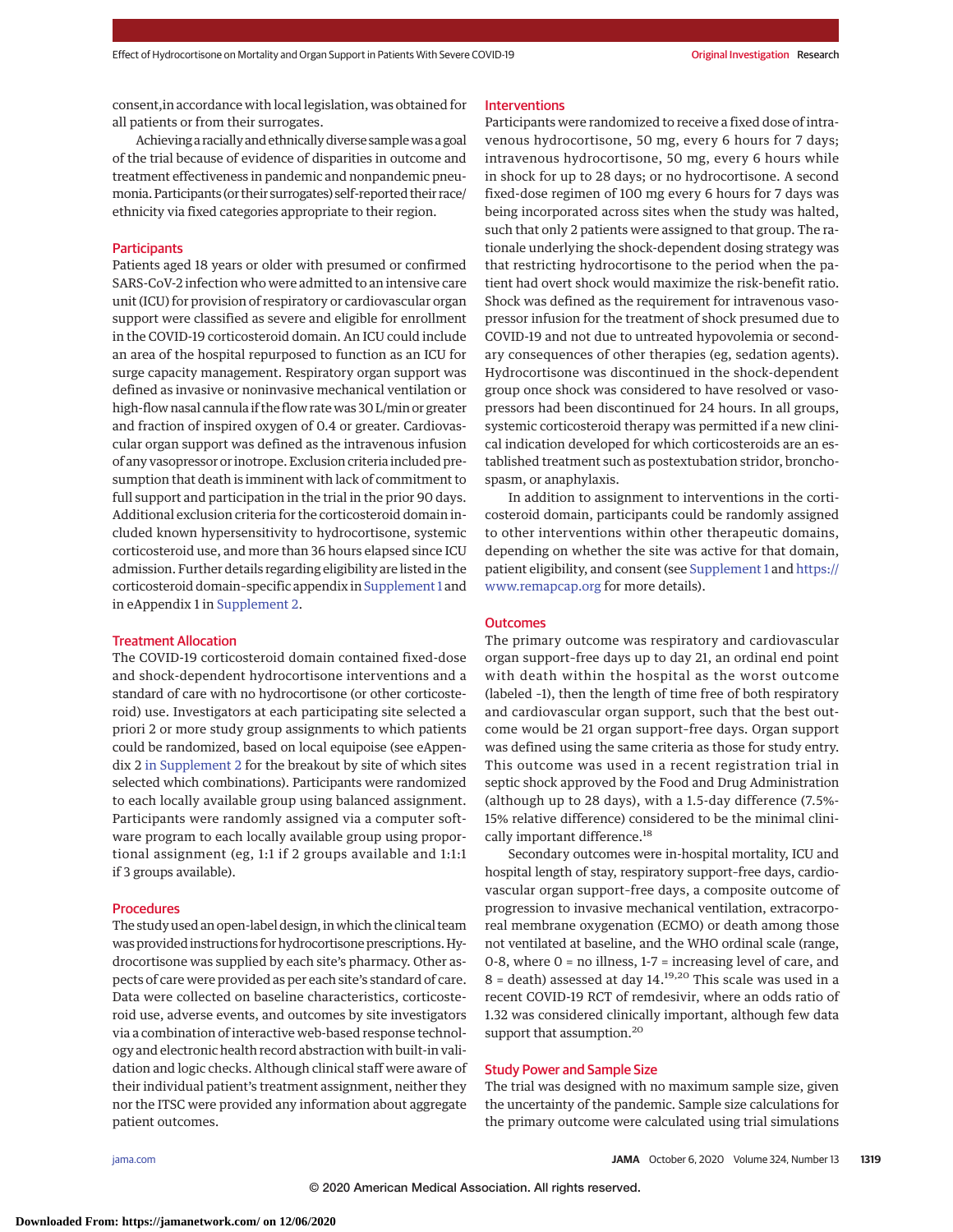of the adaptive design rules. If both hydrocortisone groups had effect sizes (odds ratios) of 1.75 compared with the no hydrocortisone group, there would be 90% power to determine whether either group was superior to the no hydrocortisone group with a sample size of 500 patients. If the effect was 1.5, there would be 90% power with a sample size of 1000 patients.

### Statistical Analysis

The SAP for the COVID-19 corticosteroid domain was written by blinded steering committeemembers, posted online [\(https://](https://www.remapcap.org/) [www.remapcap.org/\)](https://www.remapcap.org/) before data lock and analysis, and appears in [Supplement 1\)](https://jamanetwork.com/journals/jama/fullarticle/10.1001/jama.2020.17022?utm_campaign=articlePDF%26utm_medium=articlePDFlink%26utm_source=articlePDF%26utm_content=jama.2020.17022). The primary analysis was generated from a bayesian cumulative logistic model, which estimated posterior probability distributions of the 21-day organ support–free days (primary outcome) based on the evidence accumulated in the trial in terms of the observed primary outcome and assumed prior knowledge in the form of a prior distribution. Data from the United Kingdom national clinical audit on all COVID-19 ICU admissions (provided by Intensive Care National Audit & Research Centre, London, United Kingdom) were used to inform prior distributions, necessary for bayesian analyses, including initial estimates of the effect of age on outcome. Prior distributions for treatment effects were neutral.

The primary model adjusted for location (site, nested within country), age (categorized into 6 groups), sex, and time period (2-week epochs). The model estimated treatment effects for each intervention within each domain and prespecified treatment-by-treatment interactions across domains. The primary analysis was conducted on all randomized patients who met severe COVID-19 criteria as of June 17, 2020, and not just those randomized within the corticosteroid domain. This approach allowed maximal incorporation of all information, providing the most robust estimation of the coefficients of all included covariates. Not all patients were eligible for all domains nor for all interventions within each domain (depending on site participation, baseline entry criteria, and patient or surrogate preference). Therefore, the model included covariate terms reflecting each patient's intervention and domain eligibility, such that the estimate of an intervention's effectiveness relative to any other intervention within that domain was generated from those patients who might have been randomized to either.

Because the primary model included information about assignment to interventions within domains whose evaluation is ongoing, it was run by the fully unblinded statistical analysis committee [\(Supplement 1\)](https://jamanetwork.com/journals/jama/fullarticle/10.1001/jama.2020.17022?utm_campaign=articlePDF%26utm_medium=articlePDFlink%26utm_source=articlePDF%26utm_content=jama.2020.17022), which conducts all protocol-specified trial update analyses and reports those results to the data and safety monitoring board. For the primary analysis, the 2 fixed-dose hydrocortisone groups were combined, such that there were 3 groups: fixed-dose, shockdependent, and no hydrocortisone. The cumulative log odds for the primary end point was modeled such that a parameter greater than 0 reflects an increase in the cumulative odds for the organ support–free day outcome, which implies benefit. The model assumed proportional effects across the ordinal organ support–free days scale. This

assumption was assessed by inspection of the distribution for clinically important deviations. Patients missing the primary end point (n = 5) were ignored; there was no imputation of missing primary (or secondary) end point values. A patient who survived to hospital discharge was assumed to be free of organ support through 21 days (last status carried forward).

The model was fit using a Markov Chain Monte Carlo algorithm that drew iteratively (10 000 draws) from the joint posterior distribution, allowing calculation of odds ratios with their 95% credible intervals (CrIs) and the probability that each corticosteroid domain intervention (including the no hydrocortisone group) was optimal, that either hydrocortisone group was superior to no hydrocortisone, and that the fixed-dose and shock-dependent hydrocortisone groups were equivalent. An odds ratio greater than 1 represents more survival and more days free from ICU organ support. Although this analysis was conducted in response to the disclosure of the RECOVERY trial results, it was also the first interim analysis of the COVID-19 patient cohort, which had preexisting internal statistical triggers for trial conclusions and disclosure of results (99% probability of superiority or inferiority, defined as odds ratio >1 and <1, respectively, and 90% probability for equivalence, defined as an odds ratio between 1/1.2 and 1.2).

Analysis of the primary outcome was then repeated in a second model using only data from those patients enrolled in the corticosteroid domain with no adjustment for assignment to interventions in other domains. Although using less information, this analysis is more typical for an RCT. Further secondary analyses explored the effects of excluding patients who were ruled out for COVID-19 (defined as documented negative test results for SARS-CoV-2 infection and no positive test results), of excluding adjustment for site and time epoch, and of combining the fixed-dose and shock-dependent hydrocortisone groups.

Identical analyses were conducted to estimate the effect on mortality, except the outcome was dichotomous (alive or dead at hospital discharge). There were also 7 secondary outcome analyses (all using the corticosteroid domain cohort): time to death, respiratory support–free days, cardiovascular organ support–free days, length of ICU stay, length of hospital stay, the WHO ordinal scale at 14 days, and progression to invasive mechanical ventilation, ECMO, or death in those not receiving invasive mechanical ventilation at enrollment. The time-to-death and length-of-stay outcomes were time-toevent analyses with results expressed as hazard ratios. The proportional hazards assumption was assessed by testing whether scaled Schoenfeld residuals and time were independent (*P* > .05) for each covariate. All 3 models met the assumption. The primary safety analysis compared the proportion of patients who developed 1 or more serious adverse events across groups. All analyses were prespecified and are listed in section 15 of the COVID-19 Corticosteroid Domain SAP (pp 391-431) in [Supplement 1.](https://jamanetwork.com/journals/jama/fullarticle/10.1001/jama.2020.17022?utm_campaign=articlePDF%26utm_medium=articlePDFlink%26utm_source=articlePDF%26utm_content=jama.2020.17022) Data management and summaries were created using R version 3.5.2, and the primary analysis was computed in R version 4.0.0 using the rstan package version 2.19.3 (R Foundation). Additional data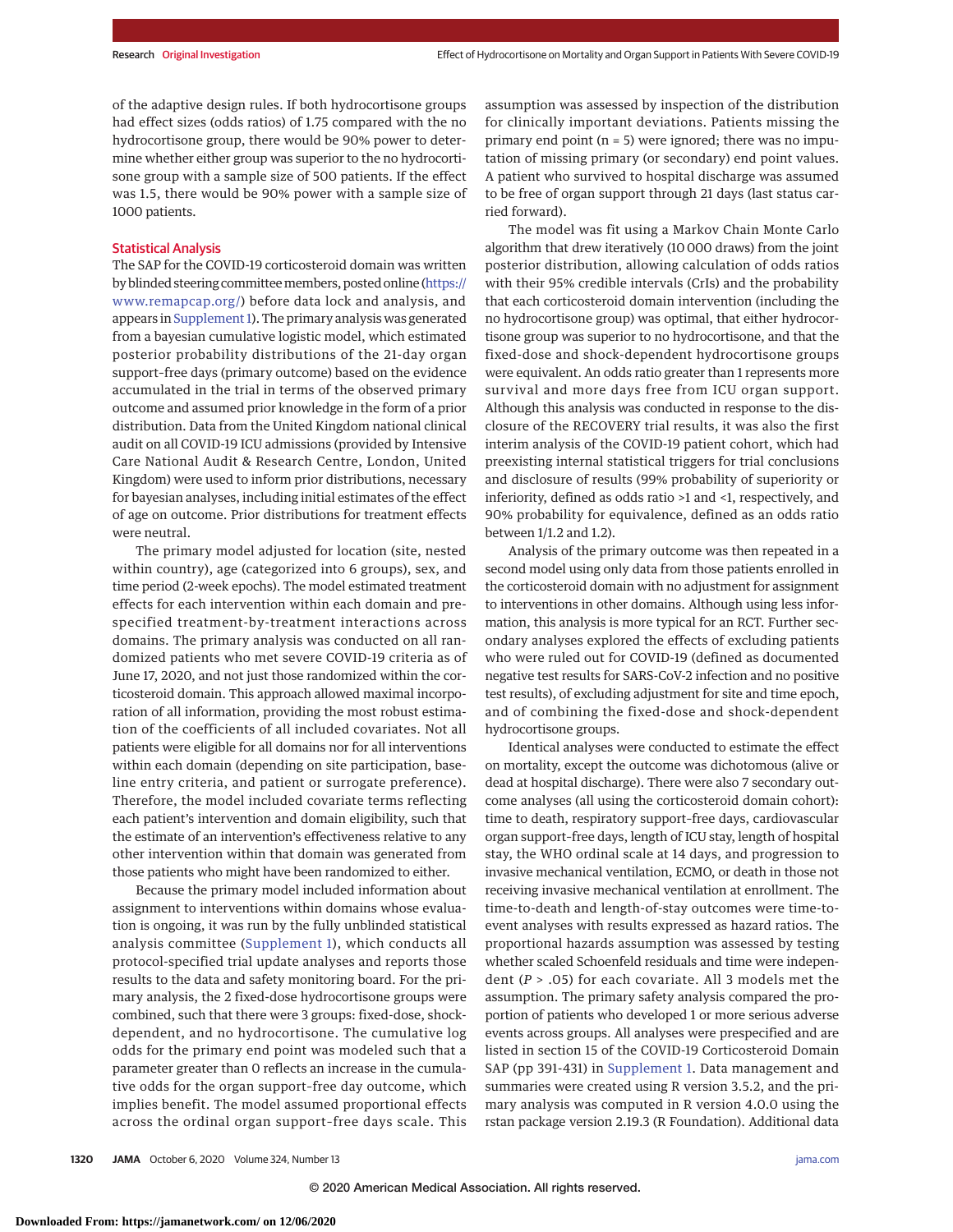Effect of Hydrocortisone on Mortality and Organ Support in Patients With Severe COVID-19 **Original Investigation Research** 

### Figure 1. Screening, Randomization, and Follow-up of Participants in the REMAP-CAP COVID-19 Corticosteroid Domain Randomized Clinical Trial **1165** Patients with COVID-19 assessed for eligibility between March 9 and June 17, 2020 **614** Met severe COVID-19 criteria and enrolled in REMAP-CAP **551** Ineligible 156 Ineligible for platform<sup>a</sup> **395** Platform eligible but not eligible for any domaina **20** No lower respiratory signs or symptoms **12** No radiological infiltrate **14** Death deemed imminent **5** Age <18 y **2** Prior enrollment in REMAP-CAP **176** Consent declined **92** Other domain exclusion criteria **67** Domain time window expired **42** Clinician intending to administer steroids **20** Not considered in patient's best interests **8** Medication contraindications **82** No organ support **29** Admitted to ICU >48 h earlier 211 Ineligible or not assessed for corticosteroid domain<sup>a</sup> **75** Site not active for corticosteroid domain **12** Contraindication for hydrocortisone **11** Corticosteroid domain time window expired (36 h) **11** Consent to corticosteroid domain declined **3** Corticosteroid use in last 24 h **62** Not considered in patient's best interests **38** Clinician intending to administer corticosteroids **403** Randomized to a corticosteroid domain intervention **6** Withdrew consent **0** Outcome not available **6** Withdrew consent **5** Outcome not available **7** Withdrew consent **0** Outcome not available **143** Randomized to receive fixed-dose hydrocortisone **152** Randomized to receive shockdependent hydrocortisone **108** Randomized to receive no hydrocortisone **6** Outcome not available **5** Withdrew consent **3** Randomization never revealed **137** Included in final analysis **141** Included in final analysis **101** Included in final analysis **197** Used for covariate adjustmentb

COVID-19 indicates coronavirus disease 2019; ICU, intensive care unit; and REMAP-CAP, Randomized, Embedded, Multifactorial Adaptive Platform Trial for Community-Acquired Pneumonia.

<sup>a</sup> Patients could meet more than 1 ineligibility criterion.

<sup>b</sup> The primary analysis of alternative interventions within the corticosteroid domain is estimated from a model that adjusts for patient factors and for assignment to interventions in other domains. To obtain the most reliable

estimation of the effect of these patient factors and of other interventions on the primary outcome, all patients enrolled in the severe COVID-19 cohort (for whom there is consent and follow-up) are included. Importantly, however, the model also factors eligibility for the corticosteroid domain and its interventions, such that the final estimate of a corticosteroid domain intervention's effectiveness relative to any other within that domain is generated from those patients that might have been randomized to either.

management and analysis were performed in R, SQL 2016, SPSS version 26 (IBM), and Stata version 14.2 (StataCorp).

# **Results**

# Study Termination

Following a press release from the RECOVERY trial on June 16, 2020, and in response to discussions held across the participating sites, the blinded international trial steering committee decided on June 17, 2020, to stop enrollment of patients with COVID-19 in the corticosteroid domain due to a loss of equipoise. No data from the trial were reviewed prior to the decision.

**Participants** 

Between March 9 and June 17, of 1165 screened patients, 614 met criteria for severe COVID-19, were enrolled in REMAP-CAP, and were randomized within at least 1 therapeutic domain (Figure 1). Patients were recruited at 121 sites, of whom 113 (93%) were open for the corticosteroid domain, though 24 sites (21%) only permitted randomization to fixed-dose or shock-dependent hydrocortisone groups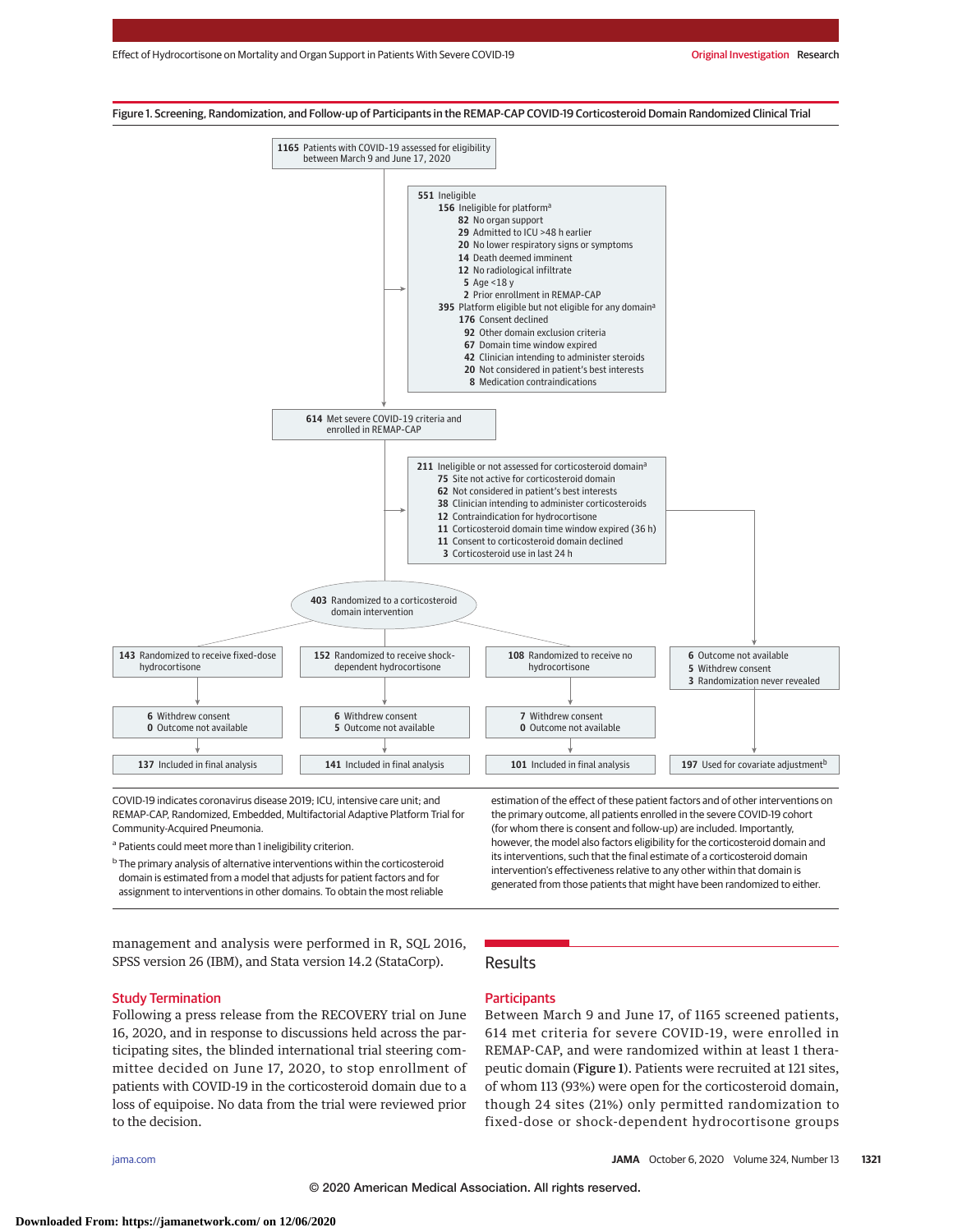(eAppendix 2 in [Supplement 2\)](https://jamanetwork.com/journals/jama/fullarticle/10.1001/jama.2020.17022?utm_campaign=articlePDF%26utm_medium=articlePDFlink%26utm_source=articlePDF%26utm_content=jama.2020.17022). Among the 614 patients with severe COVID-19, 403 were enrolled in the corticosteroid domain and randomly assigned to the fixed-dose  $(n = 143)$ , shock-dependent  $(n = 152)$ , and no  $(n = 108)$ hydrocortisone groups. There were 24 participants (of whom 19 were in the corticosteroid domain) for whom either they or the local ethics board requested withdrawal of all data.

The baseline characteristics of the corticosteroid study groups whose data were available (n = 384) were similar across groups and typical of patients requiring ICU care for COVID-19 (Table 1 and eAppendix 2 in [Supplement 2\)](https://jamanetwork.com/journals/jama/fullarticle/10.1001/jama.2020.17022?utm_campaign=articlePDF%26utm_medium=articlePDFlink%26utm_source=articlePDF%26utm_content=jama.2020.17022). For an additional 11 patients, of whom 5 were in the corticosteroid domain, follow-up data were unavailable. Thus, the final cohort available for outcome analysis comprised 576 participants in the REMAP-CAP severe COVID-19 cohort (whose data are used for covariate adjustment in the primary analysis), of whom 379 were randomized within the corticosteroid domain (after removing 5 patients in the shock-dependent hydrocortisone group whose outcomes were not available). The mean age for the 3 groups ranged between 59.5 and 60.4 years; most patients were male (range, 70.6%-71.5%); body mass index ranged between 29.7 and 30.9; and patients receiving mechanical ventilation ranged between 50.0% and 63.5% (Table 1).

### Intervention Fidelity

Information on corticosteroid dosing during the first week (defined as study day 1 through day 8) was available for 376 participants (99%) in the corticosteroid domain. Among those assigned to the fixed-dose hydrocortisone group, 97% (n = 130/134) received at least 1 dose of hydrocortisone, an additional 1.5% (2/134) received an alternative systemic corticosteroid, and only 2 (1.5%) received no corticosteroid. The first dose of hydrocortisone was given before midnight of the first study day in 95% of patients (124/130) and the median duration of hydrocortisone therapy was 7 days (interquartile range [IQR], 6-8). Among those assigned to shockdependent dosing, 43% (62/143) received at least 1 dose of hydrocortisone (and 49% [70/143] received any systemic corticosteroid, including hydrocortisone). Among those treated, the median study day on which hydrocortisone was commenced was study day 1 (IQR, 1-4), and the median duration was 3 days (IQR, 1-4) of hydrocortisone and 3 days (IQR, 2-4) of any systemic corticosteroid. Among those assigned to the no hydrocortisone group, 15% (15/99) received a systemic corticosteroid (6 of whom received hydrocortisone). For those receiving a corticosteroid, the median duration was 2 days (IQR, 2-6).

### Primary Outcome

Primary outcomes are presented in Table 2 and Figure 2. The median organ support–free days were 0 (IQR, –1 to 15), 0 (IQR, –1 to 13), and 0 (IQR, –1 to 11) for the fixed-dose, shockdependent, and no hydrocortisone groups. Relative to the no hydrocortisone group, the median adjusted odds ratios from the primary model were 1.43 (95% CrI, 0.91-2.27) and 1.22 (95% CrI, 0.76-1.94) for the fixed-dose and shock-dependent groups, respectively, yielding 93% and 80% probabilities of superiority. There were no clinically relevant deviations from the assumption of proportional effects across the organ support–free days scale, with the 2 treatment groups having observed benefit across the entire range (Figure 2B). In the prespecified secondary analysis of the primary outcome using only data from participants in the corticosteroid domain and not adjusting for intervention assignment in other domains, the median adjusted odds ratios were 1.45 (95% CrI, 0.93-2.30) and 1.24 (95% CrI, 0.80-1.95) for the fixed-dose and shock-dependent groups, respectively, yielding 95% and 83% probabilities of superiority. Estimates when excluding those who were ruled out for COVID-19, when dropping site and time from the model, and when combining the fixed-dose and shock-dependent groups are shown in eTables 1 and 2 in [Supplement 2.](https://jamanetwork.com/journals/jama/fullarticle/10.1001/jama.2020.17022?utm_campaign=articlePDF%26utm_medium=articlePDFlink%26utm_source=articlePDF%26utm_content=jama.2020.17022)

### In-Hospital Mortality and Other Secondary Outcomes

The mortality analyses and secondary outcomes are presented in Table 3. The in-hospital mortality rates were 30%  $(n = 41/137)$ , 26%  $(n = 37/141)$ , and 33%  $(n = 33/99)$  in the fixed-dose, shock-dependent, and no hydrocortisone groups, respectively. Relative to the no hydrocortisone group, the median adjusted odds ratios from the primary model were 1.03 (95% CrI, 0.53-1.95) and 1.10 (95% CrI, 0.58-2.11) (where a value >1 represents benefit) for the fixed-dose and shockdependent hydrocortisone groups, respectively, yielding 54% and 62% bayesian posterior probabilities of superiority. Results from secondary analyses of in-hospital mortality using only data from the corticosteroid domain are presented in eTables 2 and 3 in [Supplement 2.](https://jamanetwork.com/journals/jama/fullarticle/10.1001/jama.2020.17022?utm_campaign=articlePDF%26utm_medium=articlePDFlink%26utm_source=articlePDF%26utm_content=jama.2020.17022) Other secondary outcome analyses are presented in Table 3. Full model results of all outcome analyses are provided in eAppendices 3 and 4 in [Supplement 2.](https://jamanetwork.com/journals/jama/fullarticle/10.1001/jama.2020.17022?utm_campaign=articlePDF%26utm_medium=articlePDFlink%26utm_source=articlePDF%26utm_content=jama.2020.17022)

### Adverse Events

Serious adverse event rates are presented in Table 3 and eAppendix 4 in [Supplement 2.](https://jamanetwork.com/journals/jama/fullarticle/10.1001/jama.2020.17022?utm_campaign=articlePDF%26utm_medium=articlePDFlink%26utm_source=articlePDF%26utm_content=jama.2020.17022) There were 10 patients (2.6%) who incurred a serious adverse event (none incurred >1), 9 of whom were in the fixed-dose ( $n = 4$ ) and shock-dependent ( $n = 5$ ) hydrocortisone groups. Two events (severe neuromyopathy and fungemia) occurred in the fixed-dose hydrocortisone group and were considered by the site investigator as possibly related to study group assignment. The other events, none of which were considered related, were single cases of pneumonia, pulmonary embolism, elevated serum troponin, postoperative hemorrhage, intracranial hemorrhage, thrombocytopenia, ventricular tachycardia, and hypoglycemia.

### **Discussion**

The principal findings from this study were a 93% probability of benefit of a fixed-duration dosing of hydrocortisone and an 80% probability of benefit of a shock-dependent dosing of hydrocortisone, compared with no hydrocortisone, with regard to the odds of improvement in organ support–free days within 21 days. However, the study was stopped early, the probability of benefit with hydrocortisone did not meet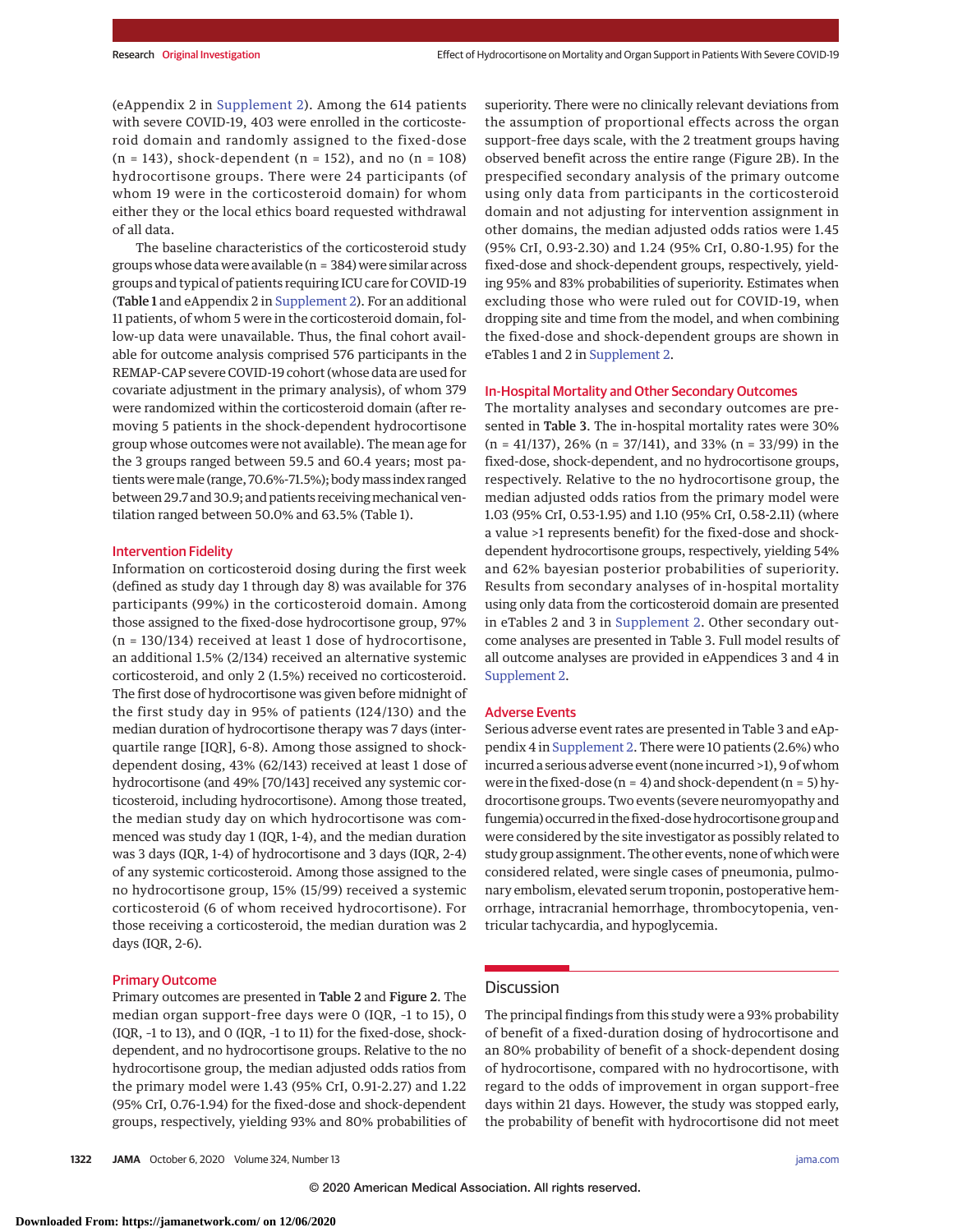| Table 1. Participant Characteristics at Baseline    |                                                     |                                              |                                 |  |  |
|-----------------------------------------------------|-----------------------------------------------------|----------------------------------------------|---------------------------------|--|--|
|                                                     | No./total No. (%) of participants <sup>a</sup>      |                                              |                                 |  |  |
| Characteristic                                      | Fixed-dose hydrocortisone (n = $137$ ) <sup>b</sup> | Shock-dependent hydrocortisone ( $n = 146$ ) | No hydrocortisone ( $n = 101$ ) |  |  |
| Age, mean (SD), y                                   | 60.4(11.6)                                          | 59.5 (12.7)                                  | 59.9 (14.6)                     |  |  |
| Sex                                                 |                                                     |                                              |                                 |  |  |
| Male                                                | 98 (71.5)                                           | 103(70.6)                                    | 72 (71.3)                       |  |  |
| Female                                              | 39 (28.5)                                           | 43 (29.5)                                    | 29 (28.7)                       |  |  |
| Body mass index <sup>c</sup>                        |                                                     |                                              |                                 |  |  |
| No.                                                 | 135                                                 | 141                                          | 100                             |  |  |
| Mean (SD)                                           | 30.9(7.3)                                           | 30.7(7.4)                                    | 29.7(7.5)                       |  |  |
| Race/ethnicity <sup>d</sup>                         |                                                     |                                              |                                 |  |  |
| White                                               | 79/111 (71.2)                                       | 80/105 (76.2)                                | 45/79 (57.0)                    |  |  |
| Asian                                               | 18/111 (16.2)                                       | 11/105(10.5)                                 | 22/79 (27.9)                    |  |  |
| <b>Black</b>                                        | 4/111(3.6)                                          | 7/105(6.7)                                   | 4/79(5.1)                       |  |  |
| Mixed                                               | 4/111(3.6)                                          | 0/105                                        | 2/79(2.5)                       |  |  |
| Other <sup>d</sup>                                  | 6/111(5.4)                                          | 7/105(6.7)                                   | 6/79(7.6)                       |  |  |
| Confirmed SARS-CoV-2<br>infection <sup>e</sup>      | 109/134 (81.3)                                      | 87/125 (69.6)                                | 79/100 (79.0)                   |  |  |
| Preexisting conditions                              |                                                     |                                              |                                 |  |  |
| <b>Diabetes</b>                                     | 50/129 (38.8)                                       | 39/144 (27.1)                                | 30/98 (30.6)                    |  |  |
| Respiratory disease                                 | 27/127(21.3)                                        | 28/144 (19.4)                                | 20/98 (20.4)                    |  |  |
| Asthma/COPD                                         | 21/137(15.3)                                        | 25/144 (17.4)                                | 16/100 (16.0)                   |  |  |
| Other                                               | 7/127(5.5)                                          | 4/144(2.8)                                   | 4/95(4.2)                       |  |  |
| Kidney disease                                      | 13/128 (10.2)                                       | 11/127(8.7)                                  | 8/92(8.7)                       |  |  |
| Severe cardiovascular<br>disease                    | 9/136(6.6)                                          | 13/140(9.3)                                  | 6/99(6.1)                       |  |  |
| Immunosuppressive<br>disease                        | 7/127(5.5)                                          | 9/144(6.3)                                   | 2/95(2.1)                       |  |  |
| Chronic<br>immunosuppressive<br>therapy             | 8/137(5.8)                                          | 7/142(4.9)                                   | 6/100(6.0)                      |  |  |
| Time to enrollment,<br>median (IQR)                 |                                                     |                                              |                                 |  |  |
| From hospital<br>admission, d                       | $1.2(0.8-2.6)$                                      | $1.0(0.7-2.8)$                               | $1.1(0.7-2.0)$                  |  |  |
| From ICU<br>admission, h                            | $15.1(7.5-19.8)$                                    | $12.3(5.4-18.8)$                             | $13.5(8.1-17.5)$                |  |  |
| Acute respiratory<br>support                        |                                                     |                                              |                                 |  |  |
| None/supplemental<br>oxygen only                    | $\mathbf{0}$                                        | 1(0.7)                                       | 0                               |  |  |
| High-flow nasal cannula                             | 17(12.4)                                            | 23(15.8)                                     | 16(15.8)                        |  |  |
| Noninvasive<br>ventilation only                     | 33 (24.1)                                           | 49 (33.6)                                    | 32(31.7)                        |  |  |
| Invasive mechanical<br>ventilation                  | 87(63.5)                                            | 73 (50.0)                                    | 53 (52.5)                       |  |  |
| ECMO                                                | 1/137(0.7)                                          | 0/143                                        | 2/99(2.0)                       |  |  |
| Vasopressor<br>support                              | 56 (40.9)                                           | 47 (32.2)                                    | 30(29.7)                        |  |  |
| APACHE II score,<br>median (IQR) <sup>f</sup>       |                                                     |                                              |                                 |  |  |
| No.                                                 | 123                                                 | 130                                          | 94                              |  |  |
| Median (IQR)                                        | $18(10-23)$                                         | $17(12-24)$                                  | $15(12-21)$                     |  |  |
| Glasgow Coma Scale score,<br>mean (SD) <sup>9</sup> |                                                     |                                              |                                 |  |  |
| No.                                                 | 131                                                 | 133                                          | 98                              |  |  |
| Mean (SD)                                           | 13(4)                                               | 13(4)                                        | 14(3)                           |  |  |

(continued)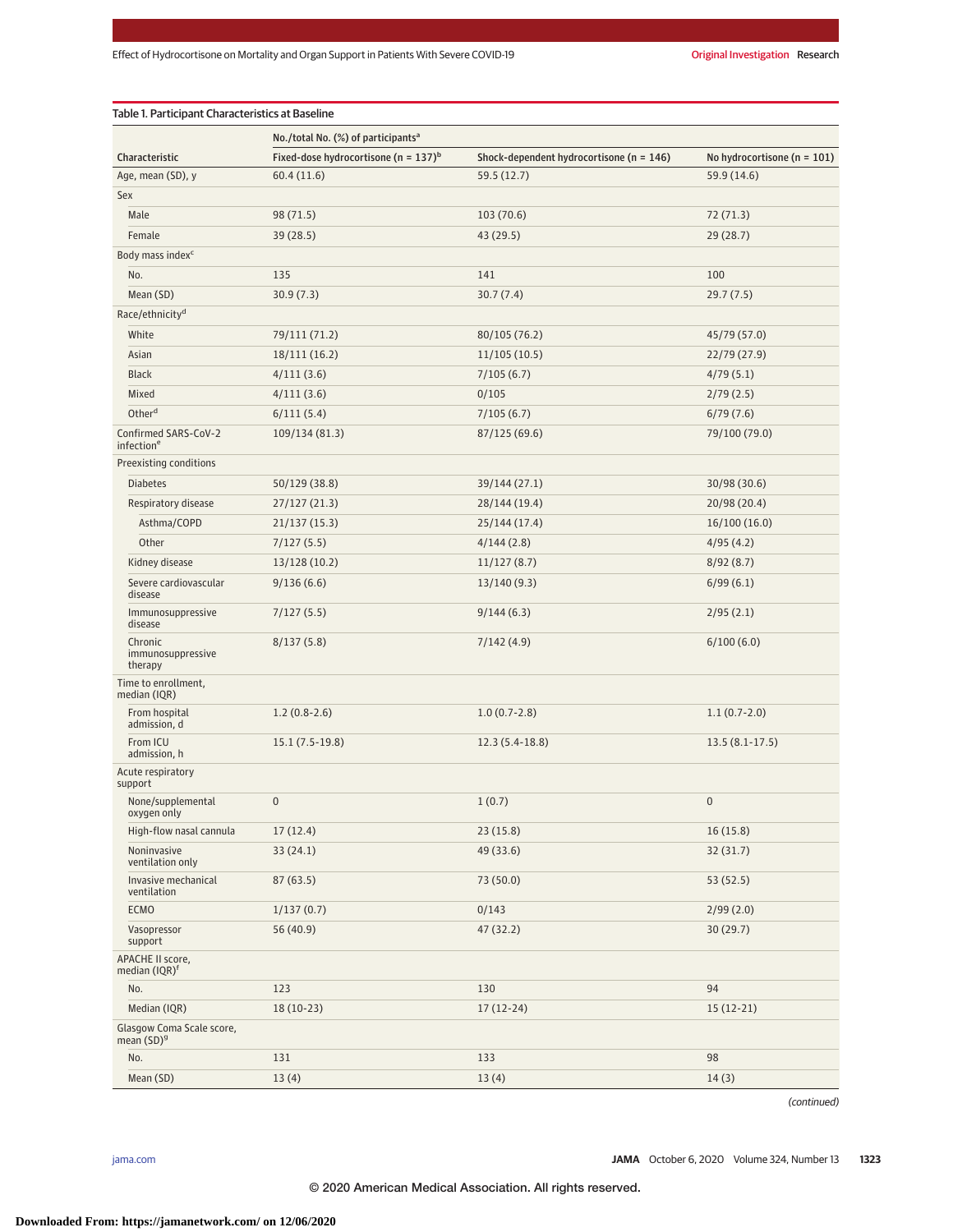| Table 1. Participant Characteristics at Baseline (continued)           |                                                     |                                                                                     |                                 |  |  |
|------------------------------------------------------------------------|-----------------------------------------------------|-------------------------------------------------------------------------------------|---------------------------------|--|--|
|                                                                        | No./total No. (%) of participants <sup>a</sup>      |                                                                                     |                                 |  |  |
| Characteristic                                                         | Fixed-dose hydrocortisone (n = $137$ ) <sup>b</sup> | Shock-dependent hydrocortisone ( $n = 146$ )                                        | No hydrocortisone ( $n = 101$ ) |  |  |
| Acute physiology and laboratory valuesh                                |                                                     |                                                                                     |                                 |  |  |
| Pao <sub>2</sub> /Fio <sub>2</sub>                                     |                                                     |                                                                                     |                                 |  |  |
| No.                                                                    | 130                                                 | 142                                                                                 | 96                              |  |  |
| Mean (SD)                                                              | 149 (83)                                            | 137(74)                                                                             | 138 (78)                        |  |  |
| Creatinine, mg/dL                                                      |                                                     |                                                                                     |                                 |  |  |
| No.                                                                    | 136                                                 | 143                                                                                 | 98                              |  |  |
| Median (IQR)                                                           | $0.9(0.7-1.2)$                                      | $0.9(0.7-1.3)$                                                                      | $0.8(0.6-1.2)$                  |  |  |
| Lactate, mmol/L                                                        |                                                     |                                                                                     |                                 |  |  |
| No.                                                                    | 124                                                 | 124                                                                                 | 88                              |  |  |
| Median (IQR)                                                           | $1.2(0.9-1.5)$                                      | $1.1(0.9-1.6)$                                                                      | $1.1(0.8-1.5)$                  |  |  |
| Platelet count, ×10 <sup>9</sup> /L                                    |                                                     |                                                                                     |                                 |  |  |
| No.                                                                    | 135                                                 | 143                                                                                 | 98                              |  |  |
| Mean (SD)                                                              | 254 (117)                                           | 259 (112)                                                                           | 259(112)                        |  |  |
| Bilirubin, mg/dL                                                       |                                                     |                                                                                     |                                 |  |  |
| No.                                                                    | 129                                                 | 134                                                                                 | 93                              |  |  |
| Median (IQR)                                                           | $0.1(0.1-0.2)$                                      | $0.1(0.1-0.2)$                                                                      | $0.1(0.1-0.2)$                  |  |  |
| Abbreviations: APACHE, Acute Physiology and Chronic Health Evaluation; |                                                     | <sup>c</sup> Calculated as weight in kilograms divided by height in meters squared. |                                 |  |  |

Abbreviations: APACHE, Acute Physiology and Chronic Health Evaluation; COPD, chronic obstructive pulmonary disease; ECMO, extracorporeal membrane oxygenation; FIO<sub>2</sub>, fraction of inspired oxygen; ICU, intensive care unit; IQR, interquartile range; Pao<sub>2</sub>, partial pressure of arterial oxygen; SARS-CoV-2, severe acute respiratory syndrome coronavirus 2.

SI conversion factors: To convert bilirubin to μmol/L, multiply by 17.104; creatinine to μmol/L, multiply by 88.4; lactate to mg/dL, divide by 0.111.

a Unless otherwise indicated. Percentages may not sum to 100 because of rounding.

 $b$  Fixed dose combines patients assigned to 50 mg (n = 135) or 100 mg (n = 2) intravenous hydrocortisone every 6 hours for 7 days.

the prespecified statistical trigger for a trial conclusion of superiority, and no strategy was determined to be optimal.

REMAP-CAP is designed to test numerous interventions for pandemic and nonpandemic pneumonia over time. The design has internal statistical triggers for stopping particular study questions, but external factors, such as lack of equipoise following new evidence, can also trigger termination of a portion of the trial. This analysis was prompted by the loss of equipoise following announcement that dexamethasone reduced mortality in the RECOVERY trial.<sup>18</sup> Coincidentally, this analysis was also the first interim analysis of the severe COVID-19 cohort: had any internal threshold been triggered, the results would have been released regardless of RECOVERY. However, had RECOVERY not prompted cessation, the internal action would simply be to generate updated randomization proportions and continue enrollment.

Given the findings from contemporaneous trials, the findings might generally be considered supportive of corticosteroid use in this patient population.<sup>15,21</sup> For example, the benefit reported in RECOVERY was in patients similar to those enrolled in this trial using a corticosteroid, dexamethasone, with a similar glucocorticoid effect to that of the fixed-dose hydrocortisone course in this trial. As such, it seems reasonable that either dexamethasone or hydrocortisone might be beneficial. In turn, it is plausible that the primary benefit is exd Data collection not approved in Canada and continental Europe. "Other" includes "declined" and "multiple." e Infection confirmed by respiratory tract polymerase chain reaction test.

<sup>f</sup> Range: 0-71, with higher scores indicating greater severity of illness.

<sup>g</sup> Range: 3-15, with higher scores indicating greater consciousness, using values closest to randomization but prior to use of sedative agents.

h Value closest to randomization within prior 8 hours. For creatinine, lactate, platelet count, and bilirubin, if the prerandomization value was missing, the closest value within 2 hours after randomization was used.

erted through glucocorticoid, rather than mineralocorticoid effects, given dexamethasone's lack of mineralocorticoid activity. Systemic corticosteroids have well-described adverse effects. In this open-label trial, serious adverse eventswere rare, precluding statistical inference. However, they were reported more commonly in the 2 hydrocortisone groups.

The findings regarding the shock-dependent hydrocortisone group are less clear, with an 80% probability of benefit. In this group, physicians only administered hydrocortisone when the patient was in shock. Thus, if corticosteroids are beneficial for COVID-19 through mechanisms other than mitigation of shock, this group was effectively undertreated, and one would anticipate less average benefit. In contrast, if the benefits of corticosteroids largely accrue to those in shock, avoidance of unnecessary corticosteroid therapy in those not in shock might improve the safety profile of corticosteroid therapy. This question remains unresolved.

Strengths of the study include the pragmatic and international design, rendering findings likely generalizable at least to other resource-rich settings around the world. In addition, all analyses were specified prior to unblinding results, results were robust to sensitivity analyses, and findings of multiple secondary outcomes demonstrated similar probabilities of benefit of hydrocortisone. An advantage of using a bayesian approach is that any data, including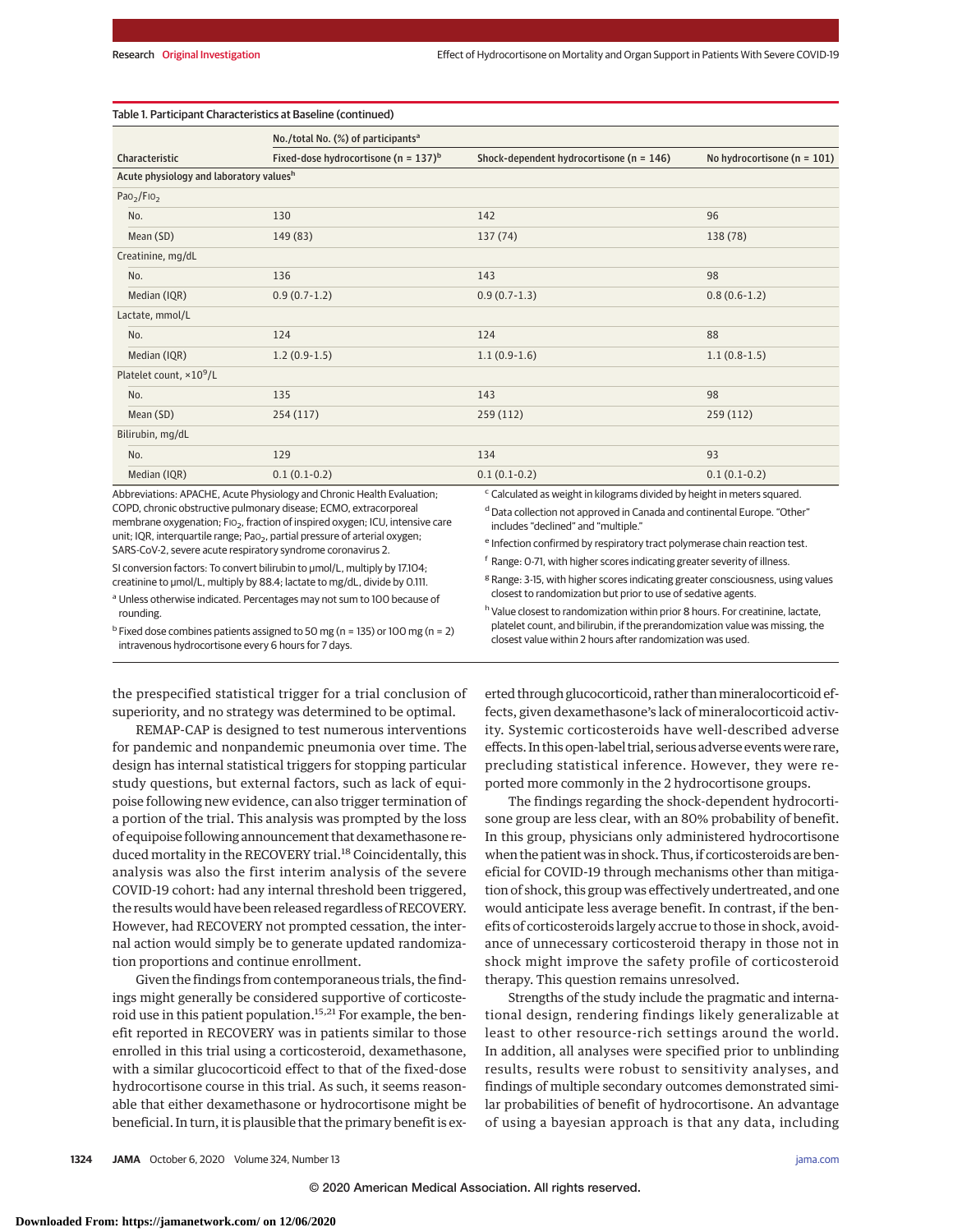# Table 2. Primary Outcome

|                                                                                                                                                                                       | Fixed-dose hydrocortisone     | Shock-dependent hydrocortisone                                                                                                                              | No hydrocortisone |
|---------------------------------------------------------------------------------------------------------------------------------------------------------------------------------------|-------------------------------|-------------------------------------------------------------------------------------------------------------------------------------------------------------|-------------------|
| Outcome/analysis <sup>a</sup>                                                                                                                                                         | $(n = 137)$                   | $(n = 141)$                                                                                                                                                 | $(n = 101)$       |
| Primary outcome, organ support-free days                                                                                                                                              |                               |                                                                                                                                                             |                   |
| Median (IQR)                                                                                                                                                                          | $0$ ( $-1$ to 15)             | $0$ ( $-1$ to 13)                                                                                                                                           | $0(-1 to 11)$     |
| Subcomponents of organ support-free days                                                                                                                                              |                               |                                                                                                                                                             |                   |
| In-hospital deaths, No. (%)                                                                                                                                                           | 41(30)                        | 37(26)                                                                                                                                                      | 33(33)            |
| Organ support-free days among survivors,<br>median (IQR)                                                                                                                              | 11.5 (0 to 17)                | 9.5(0 to 16)                                                                                                                                                | 6(0 to 12)        |
| Primary analysis of the primary outcome, using covariate data from all severe-state participants with COVID-19 ( $n = 576$ ) <sup>b</sup>                                             |                               |                                                                                                                                                             |                   |
| Adjusted odds ratio                                                                                                                                                                   |                               |                                                                                                                                                             |                   |
| Mean (SD)                                                                                                                                                                             | 1.47(0.35)                    | 1.26(0.31)                                                                                                                                                  | 1 [Reference]     |
| Median (95% Crl)                                                                                                                                                                      | 1.43(0.91 to 2.27)            | 1.22 (0.76 to 1.94)                                                                                                                                         | 1 [Reference]     |
| Probability of superiority to no hydrocortisone, %                                                                                                                                    | 93                            | 80                                                                                                                                                          |                   |
| Secondary analysis of the primary outcome, restricted to corticosteroid domain participants (n = 379) with no adjustment for intervention assignment in other<br>domains <sup>c</sup> |                               |                                                                                                                                                             |                   |
| Adjusted odds ratio                                                                                                                                                                   |                               |                                                                                                                                                             |                   |
| Mean (SD)                                                                                                                                                                             | 1.49(0.35)                    | 1.28(0.30)                                                                                                                                                  | 1 [Reference]     |
| Median (95% Crl)                                                                                                                                                                      | $1.45(0.93 \text{ to } 2.30)$ | $1.24$ (0.80 to 1.95)                                                                                                                                       | 1 [Reference]     |
| Probability of superiority to no hydrocortisone, %                                                                                                                                    | 95                            | 83                                                                                                                                                          |                   |
| Abbreviations: COVID-19, coronavirus disease 2019; IQR, interguartile range;<br>Crl. credible interval.                                                                               |                               | met COVID-19 severe state criteria and were randomized within at least 1<br>domain (n = 576), adjusting for age, sex, time period, site, region, domain and |                   |

a Definitions of organ support-free days and other outcomes are provided in the Methods section and the study protocol [\(Supplement 1\)](https://jamanetwork.com/journals/jama/fullarticle/10.1001/jama.2020.17022?utm_campaign=articlePDF%26utm_medium=articlePDFlink%26utm_source=articlePDF%26utm_content=jama.2020.17022). Models are structured such that a higher odds ratio is favorable. Other sensitivity analyses are described in the Results section and provided in eTables 1 and 2 and eAppendices 3 and 4 in [Supplement 2.](https://jamanetwork.com/journals/jama/fullarticle/10.1001/jama.2020.17022?utm_campaign=articlePDF%26utm_medium=articlePDFlink%26utm_source=articlePDF%26utm_content=jama.2020.17022)

domain (n = 576), adjusting for age, sex, time period, site, region, domain and intervention eligibility, and intervention assignment (see COVID-19 Corticosteroid Domain statistical analysis plan in [Supplement 1](https://jamanetwork.com/journals/jama/fullarticle/10.1001/jama.2020.17022?utm_campaign=articlePDF%26utm_medium=articlePDFlink%26utm_source=articlePDF%26utm_content=jama.2020.17022) and full report from the statistical analysis committee in eAppendix 3 in [Supplement 2\)](https://jamanetwork.com/journals/jama/fullarticle/10.1001/jama.2020.17022?utm_campaign=articlePDF%26utm_medium=articlePDFlink%26utm_source=articlePDF%26utm_content=jama.2020.17022).

Organ support–free days Death 0 1 2 3 4 5 6 7 8 9 10 11 12 13 14 15 16 17 18 19 20 21

**The Common** 

<sup>c</sup> The secondary analysis was restricted to participants enrolled in the corticosteroid domain (n = 379) and did not include information on assignment to interventions other than hydrocortisone.

<sup>b</sup> The primary analysis used data from all participants enrolled in the trial who

### Figure 2. Organ Support–Free Days



A, Distributions of organ support–free days (see the Methods section for definition) by study group as the cumulative proportion (y-axis) for each study group by day (x-axis), with death listed first. Curves that rise more slowly are more favorable. B, Organ support–free days as horizontally stacked proportions by study group. Red represents worse values and blue represents better values. The median adjusted odds ratios from the primary analysis, using a bayesian

**B** Organ support-free days by study group



cumulative logistic model, were 1.43 (95% credible interval, 0.91-2.27) and 1.22 (95% credible interval, 0.76-1.94) for the fixed-dose and shock-dependent hydrocortisone groups compared with the no hydrocortisone group, yielding 93% and 80% probabilities of superiority over the no hydrocortisone group, respectively.

data following unplanned cessation in enrollment, can be analyzed and quantified as posterior probabilities, which is arguably more useful and is more quantitative than a frequentist finding of failure to reject a null hypothesis possibly because of lack of power.<sup>22,23</sup> The platform trial design allows efficient enrollment into multiple therapeutic domains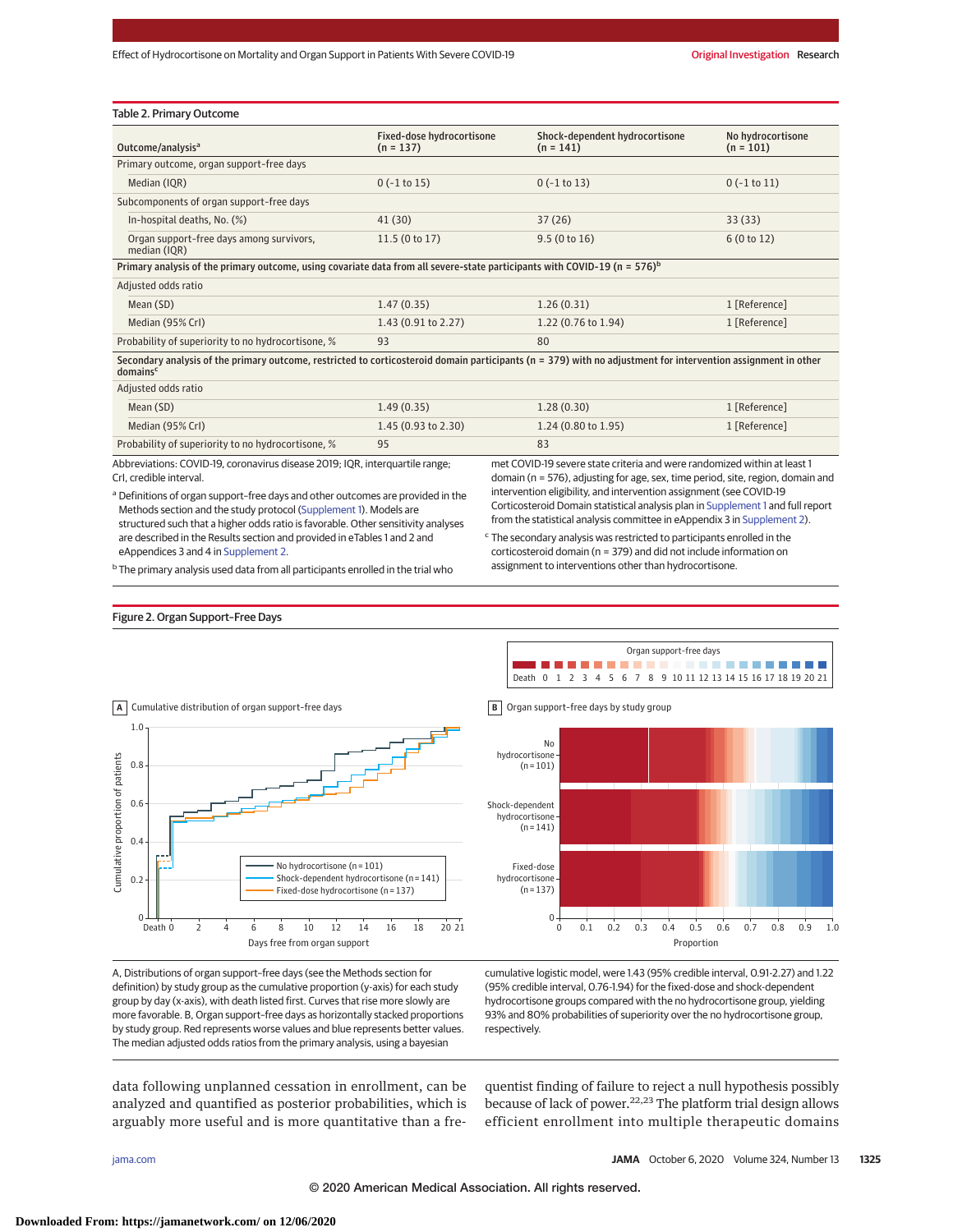|                                                                                                                                                                          | Fixed-dose<br>hydrocortisone | Shock-dependent<br>hydrocortisone | No hydrocortisone |
|--------------------------------------------------------------------------------------------------------------------------------------------------------------------------|------------------------------|-----------------------------------|-------------------|
| Outcome/analysis <sup>a</sup>                                                                                                                                            | $(n = 137)$                  | $(n = 141)$                       | $(n = 101)$       |
| Primary in-hospital mortality model, using covariate data from all severe state participants with COVID-19 ( $n = 576$ )b                                                |                              |                                   |                   |
| Adjusted odds ratio                                                                                                                                                      |                              |                                   |                   |
| Mean (SD)                                                                                                                                                                | 1.08(0.37)                   | 1.16(0.40)                        | 1 [Reference]     |
| Median (95% Crl)                                                                                                                                                         | $1.03(0.53-1.95)$            | $1.10(0.58-2.11)$                 | 1 [Reference]     |
| Probability of superiority<br>to no hydrocortisone, %                                                                                                                    | 54                           | 62                                |                   |
| Other secondary outcomes, restricted to corticosteroid domain participants ( $n = 379$ ) with no adjustment for<br>intervention assignment in other domains <sup>c</sup> |                              |                                   |                   |
| Time to death                                                                                                                                                            |                              |                                   |                   |
| Adjusted hazard ratio                                                                                                                                                    |                              |                                   |                   |
| Mean (SD)                                                                                                                                                                | 0.97(0.22)                   | 1.01(0.23)                        | 1 [Reference]     |
| Median (95% Crl)                                                                                                                                                         | $0.94(0.61-1.46)$            | $0.98(0.63 - 1.54)$               | 1 [Reference]     |
| Probability of superiority to no<br>hydrocortisone, %                                                                                                                    | 40                           | 47                                |                   |
| Respiratory support-free days                                                                                                                                            |                              |                                   |                   |
| Adjusted odds ratio                                                                                                                                                      |                              |                                   |                   |
| Mean (SD)                                                                                                                                                                | 1.45(0.34)                   | 1.31(0.30)                        | 1 [Reference]     |
| Median (95% Crl)                                                                                                                                                         | 1.42 (0.90-2.24)             | 1.28 (0.81-2.00)                  | 1 [Reference]     |
| Probability of superiority to no<br>hydrocortisone, %                                                                                                                    | 94                           | 85                                |                   |
| Cardiovascular organ support-free days                                                                                                                                   |                              |                                   |                   |
| Adjusted odds ratio                                                                                                                                                      |                              |                                   |                   |
| Mean (SD)                                                                                                                                                                | 1.68(0.40)                   | 1.32(0.31)                        | 1 [Reference]     |
| Median (95% Crl)                                                                                                                                                         | $1.63(1.03-2.59)$            | 1.29 (0.81-2.02)                  | 1 [Reference]     |
| Probability of superiority to no<br>hydrocortisone, %                                                                                                                    | 98                           | 86                                |                   |
| Length of ICU stay                                                                                                                                                       |                              |                                   |                   |
| Adjusted hazard ratio                                                                                                                                                    |                              |                                   |                   |
| Mean (SD)                                                                                                                                                                | 0.93(0.14)                   | 0.86(0.13)                        | 1 [Reference]     |
| Median (95% Crl)                                                                                                                                                         | $0.92(0.68-1.24)$            | $0.85(0.62 - 1.15)$               | 1 [Reference]     |
| Probability of superiority to no<br>hydrocortisone, %                                                                                                                    | 29                           | 14                                |                   |
| Length of hospital stay                                                                                                                                                  |                              |                                   |                   |
| Adjusted hazard ratio                                                                                                                                                    |                              |                                   |                   |
| Mean (SD)                                                                                                                                                                | 0.99(0.16)                   | 0.94(0.15)                        | 1 [Reference]     |
| Median (95% Crl)                                                                                                                                                         | $0.97(0.72 - 1.32)$          | 0.93 (0.69-1.26)                  | 1 [Reference]     |
| Probability of superiority to no<br>nyarocortisone, %                                                                                                                    | 43                           | 31                                |                   |
| WHO scale at day 14 <sup>d</sup>                                                                                                                                         |                              |                                   |                   |
| Adjusted odds ratio                                                                                                                                                      |                              |                                   |                   |
| Mean (SD)                                                                                                                                                                | 1.33(0.32)                   | 1.06(0.26)                        | 1 [Reference]     |
| Median (95% Crl)                                                                                                                                                         | $1.29(0.83 - 2.05)$          | $1.03(0.65 - 1.65)$               | 1 [Reference]     |
| Probability of superiority to no<br>hydrocortisone, %                                                                                                                    | 87                           | 55                                |                   |
| Progression to invasive mechanical ventilation, ECMO, or death, restricted to those not intubated at baseline ( $n = 168$ )                                              |                              |                                   |                   |
| Free of invasive mechanical<br>ventilation at baseline, No.                                                                                                              | 50                           | 70                                | 48                |
| Progression to intubation, ECMO,<br>or death, No. (%)                                                                                                                    | 23(46)                       | 42 (60)                           | 37(77)            |
| Adjusted odds ratio                                                                                                                                                      |                              |                                   |                   |
| Mean (SD)                                                                                                                                                                | 3.02(1.40)                   | 1.36(0.59)                        | 1 [Reference]     |
| Median (95% Crl)                                                                                                                                                         | $2.74(1.18-6.56)$            | $1.24(0.56 - 2.82)$               | 1 [Reference]     |
| Probability of superiority to no<br>hydrocortisone, %                                                                                                                    | 99                           | 70                                |                   |
| Serious adverse events                                                                                                                                                   |                              |                                   |                   |
| Patients with >1 serious<br>adverse event, No. (%)                                                                                                                       | 4(3)                         | 5(4)                              | 1(1)              |

Abbreviations: COVID-19, coronavirus disease 2019; CrI, credible interval; ECMO, extracorporeal membrane oxygenation; ICU, intensive care unit; WHO, World Health Organization.

- <sup>a</sup> Definitions of outcomes are provided in the Methods section and the study protocol [\(Supplement 1\)](https://jamanetwork.com/journals/jama/fullarticle/10.1001/jama.2020.17022?utm_campaign=articlePDF%26utm_medium=articlePDFlink%26utm_source=articlePDF%26utm_content=jama.2020.17022). Models are structured such that a higher odds ratio or hazard ratio is favorable.
- <sup>b</sup> The primary analysis of in-hospital mortality used data from all participants enrolled in the trial who met COVID-19 severe-state criteria and were randomized within at least 1 domain (n = 576), adjusting for age, sex, time period, site, region, domain and intervention eligibility, and intervention assignment (see COVID-19 Corticosteroid Domain statistical analysis plan in [Supplement 1](https://jamanetwork.com/journals/jama/fullarticle/10.1001/jama.2020.17022?utm_campaign=articlePDF%26utm_medium=articlePDFlink%26utm_source=articlePDF%26utm_content=jama.2020.17022) and full report from the statistical analysis committee in eAppendix 3 in [Supplement 2\)](https://jamanetwork.com/journals/jama/fullarticle/10.1001/jama.2020.17022?utm_campaign=articlePDF%26utm_medium=articlePDFlink%26utm_source=articlePDF%26utm_content=jama.2020.17022).
- <sup>c</sup> Other analyses were restricted to participants enrolled in the corticosteroid domain (n = 379) and did not include information on assignment to interventions other than hydrocortisone. Other sensitivity analyses are described in the Results section and provided in eTables 2 and 3 and eAppendices 3 and 4 in [Supplement 2.](https://jamanetwork.com/journals/jama/fullarticle/10.1001/jama.2020.17022?utm_campaign=articlePDF%26utm_medium=articlePDFlink%26utm_source=articlePDF%26utm_content=jama.2020.17022)

<sup>d</sup> The WHO scale ranges from 0 (no disease) to 8 (death).

**1326 JAMA** October 6, 2020 Volume 324, Number 13 **(Reprinted)** in the state of the state of the state of the state of the state of the state of the state of the state of the state of the state of the state of the state of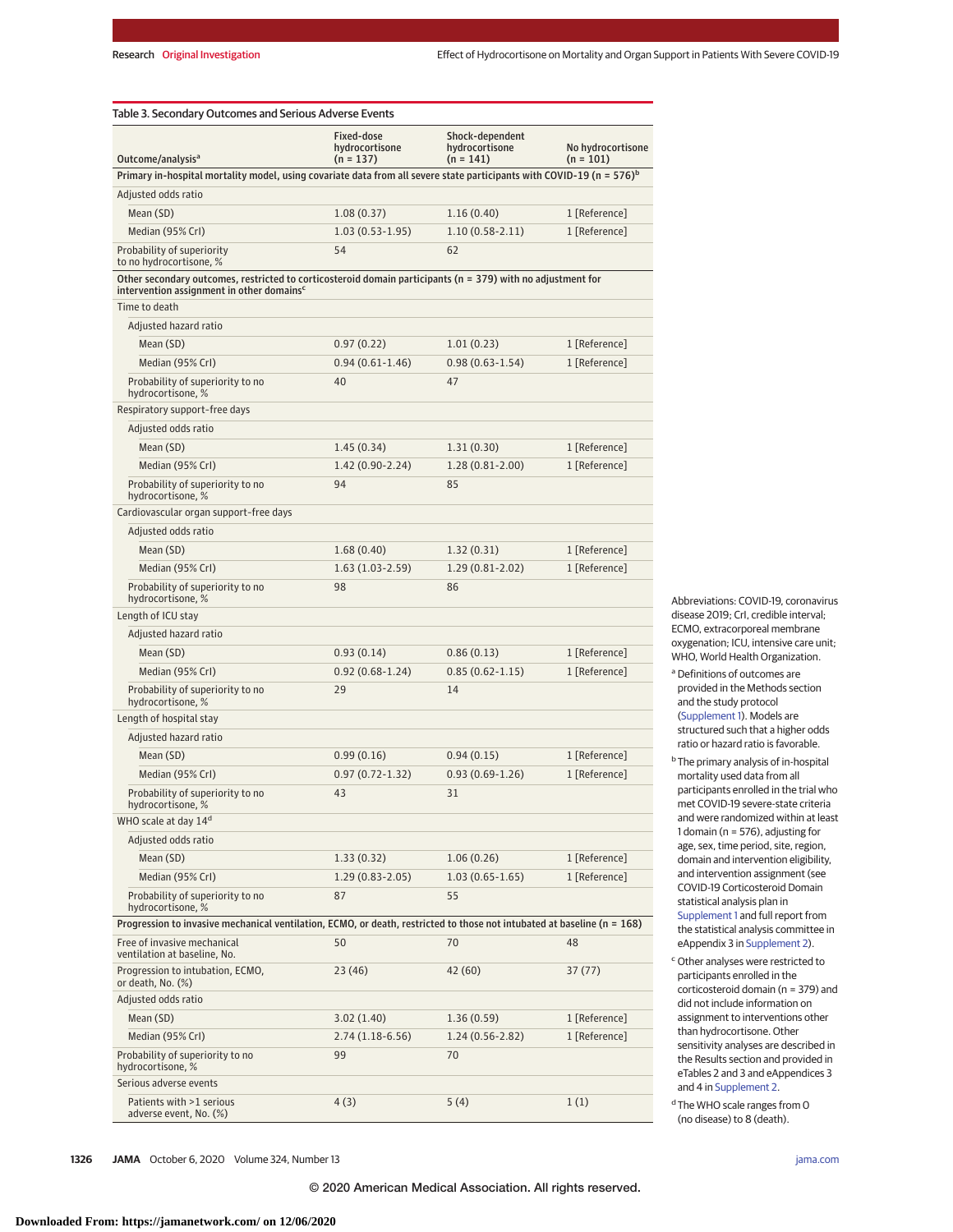simultaneously. One concern could have been potential confounding because of treatment-by-treatment interactions. However, the results were similar with and without adjustment for other treatment assignments.

### Limitations

The study has several limitations. First, the results are presented before reaching any prespecified internal trigger. Nonetheless, to our knowledge, this trial represents the largest randomized data on hydrocortisone in this patient population. Second, the study used an open-label design, although clinician and patient awareness of study assignment likely had minimal effect on the primary outcome. Third, 15% of the no hydrocortisone group received systemic corticosteroids, although typically only for a short period. This usage is similar to that in RECOVERY<sup>18</sup> and may often have been unavoidable

(eg, to treat postextubation stridor). Nonetheless, it could have biased the results toward smaller effect sizes than would have been observed had corticosteroid use been lower in the no hydrocortisone group.

# **Conclusions**

Among patients with severe COVID-19, treatment with a 7-day fixed-dose course of hydrocortisone or shock-dependent dosing of hydrocortisone, compared with no hydrocortisone, resulted in 93% and 80% probabilities of superiority with regard to the odds of improvement in organ support–free days within 21 days. However, the trial was stopped early and no treatment strategy met prespecified criteria for statistical superiority, precluding definitive conclusions.

### ARTICLE INFORMATION

**Accepted for Publication:** August 21, 2020. **Published Online:** September 2, 2020. doi[:10.1001/jama.2020.17022](https://jamanetwork.com/journals/jama/fullarticle/10.1001/jama.2020.17022?utm_campaign=articlePDF%26utm_medium=articlePDFlink%26utm_source=articlePDF%26utm_content=jama.2020.17022)

**Correction:** This article was corrected on November 6, 2020, to fix the names of some listed group members and update site information in eAppendix 5 in [Supplement 2.](https://jamanetwork.com/journals/jama/fullarticle/10.1001/jama.2020.17022?utm_campaign=articlePDF%26utm_medium=articlePDFlink%26utm_source=articlePDF%26utm_content=jama.2020.17022)

**Authors/Writing Committee for REMAP-CAP:** Derek C. Angus, MD, MPH; Lennie Derde, MD; Farah Al-Beidh, PhD; Djillali Annane, MD, PhD; Yaseen Arabi, MD; Abigail Beane, MSc; Wilma van Bentum-Puijk, MS; Lindsay Berry, PhD; Zahra Bhimani, MPH, PMP; Marc Bonten, MD; Charlotte Bradbury, MD, PhD; Frank Brunkhorst, MD; Meredith Buxton, PhD; Adrian Buzgau, MSc; Allen C. Cheng, MD; Menno de Jong, MD; Michelle Detry, PhD; Lise Estcourt, MD; Mark Fitzgerald, PhD; Herman Goossens, MD; Cameron Green, MSc; Rashan Haniffa, MD; Alisa M. Higgins, PhD; Christopher Horvat, MD, MHA; Sebastiaan J. Hullegie, MD; Peter Kruger, MD; Francois Lamontagne, MD; Patrick R. Lawler, MD; Kelsey Linstrum, MS; Edward Litton, MD; Elizabeth Lorenzi, PhD; John Marshall, MD; Daniel McAuley, MD; Anna McGlothin, PhD; Shay McGuinness, MD; Bryan McVerry, MD; Stephanie Montgomery, MS; Paul Mouncey, MSc; Srinivas Murthy, MD; Alistair Nichol, MD; Rachael Parke, RN, PhD; Jane Parker, RN; Kathryn Rowan, PhD; Ashish Sanil, PhD; Marlene Santos, MSc; Christina Saunders, PhD; Christopher Seymour, MD, MSc; Anne Turner, RN, MPH; Frank van de Veerdonk, MD; Balasubramanian Venkatesh, MD; Ryan Zarychanski, MD; Scott Berry, PhD; Roger J. Lewis, MD, PhD; Colin McArthur, MD; Steven A. Webb, MD, PhD; Anthony C. Gordon, MD.

**Affiliations of Authors/Writing Committee for REMAP-CAP:** The Clinical Research Investigation and Systems Modeling of Acute Illness (CRISMA) Center, Department of Critical Care Medicine, University of Pittsburgh School of Medicine, Pittsburgh, Pennsylvania (Angus, Horvat, Linstrum, Montgomery, Seymour); The UPMC Health System Office of Healthcare Innovation, Pittsburgh, Pennsylvania (Angus, Horvat, Montgomery, Seymour); Julius Center for Health Sciences and Primary Care, University Medical Center Utrecht, Utrecht, the Netherlands (Derde, van

Bentum-Puijk, Bonten, Hullegie); Intensive Care Center, University Medical Center Utrecht, Utrecht, the Netherlands (Derde); Division of Anaesthetics, Pain Medicine and Intensive Care Medicine, Department of Surgery and Cancer, Imperial College London and Imperial College Healthcare NHS Trust, London, United Kingdom (Al-Beidh, Gordon); Intensive Care Unit, Raymond Poincaré Hospital (AP-HP), Paris, France (Annane); Simone Veil School of Medicine, University of Versailles, Versailles, France (Annane); University Paris Saclay, Garches, France (Annane); Intensive Care Department, College of Medicine, King Saud Bin Abdulaziz University for Health Sciences, King Abdullah International Medical Research Center, King Abdulaziz Medical City, Riyadh, Saudi Arabia (Arabi); Nuffield Department of Clinical Medicine, University of Oxford, Oxford, United Kingdom (Beane); Berry Consultants LLC, Austin, Texas (L. Berry, Detry, Fitzgerald, Lorenzi, McGlothin, Sanil, Saunders, S. Berry, Lewis); Li Ka Shing Knowledge Institute, St Michael's Hospital, Toronto, Ontario, Canada (Bhimani, Marshall, Santos); Department of Medical Microbiology, University Medical Center Utrecht, Utrecht, the Netherlands (Bonten); Bristol Royal Informatory, Bristol, United Kingdom (Bradbury); University of Bristol, Bristol, United Kingdom (Bradbury); Center for Clinical Studies and Center for Sepsis Control and Care (CSCC), Department of Anesthesiology and Intensive Care Medicine, Jena University Hospital, Jena, Germany (Brunkhorst); Global Coalition for Adaptive Research, San Francisco, California (Buxton); Helix, Monash University, Melbourne, Victoria, Australia (Buzgau); Infection Prevention and Healthcare Epidemiology Unit, Alfred Health, Melbourne, Victoria, Australia (Cheng); Australian and New Zealand Intensive Care Research Centre, School of Epidemiology and Preventive Medicine, Monash University, Melbourne, Victoria, Australia (Cheng, Green, Higgins, McGuinness, Nichol, Parker, Webb); Department of Medical Microbiology, Amsterdam University Medical Center, University of Amsterdam, the Netherlands (de Jong); Department of Microbiology, Antwerp University Hospital, Antwerp, Belgium (Goossens); NHS Blood and Transplant, Bristol, United Kingdom (Estcourt); Transfusion Medicine, Medical Sciences Division, University of Oxford, Oxford, United Kingdom (Estcourt); Network for Improving Critical Care Systems and Training, Colombo, Sri Lanka (Haniffa);

Mahidol Oxford Tropical Medicine Research Unit, Bangkok, Thailand (Haniffa); Intensive Care Unit, Princess Alexandra Hospital, Brisbane, Queensland, Australia (Kruger); Université de Sherbrooke, Sherbrooke, Quebec, Canada (Lamontagne); Cardiac Intensive Care Unit, Peter Munk Cardiac Centre, University Health Network, Interdepartmental Division of Critical Care Medicine, University of Toronto, Toronto, Ontario, Canada (Lawler); School of Medicine and Pharmacology, University of Western Australia, Crawley, Western Australia, Australia (Litton, Webb); Interdepartmental Division of Critical Care, University of Toronto, Toronto, Ontario, Canada (Marshall); Centre for Experimental Medicine, School of Medicine, Dentistry and Biomedical Sciences, Queen's University Belfast, Belfast, United Kingdom (McAuley); Cardiothoracic and Vascular Intensive Care Unit, Auckland City Hospital, Auckland, New Zealand (McGuinness, Parke); The Health Research Council of New Zealand, Wellington, New Zealand (McGuinness, Parke); Medical Research Institute of New Zealand, Wellington, New Zealand (McGuinness, Parke, Turner, McArthur); Department of Medicine, University of Pittsburgh School of Medicine, Pittsburgh, Pennsylvania (McVerry); Clinical Trials Unit, Intensive Care National Audit & Research Centre (ICNARC), London, United Kingdom (Mouncey, Rowan); University of British Columbia School of Medicine, Vancouver, Canada (Murthy); Department of Anesthesia and Intensive Care, St Vincent's University Hospital, Dublin, Ireland (Nichol); School of Medicine and Medical Sciences, University College Dublin, Dublin, Ireland (Nichol); Department of Intensive Care, Alfred Health, Melbourne, Victoria, Australia (Nichol); School of Nursing, University of Auckland, Auckland, New Zealand (Parke); Radboud Institute for Molecular Life Sciences, Radboud University Medical Center, Nijmegen, the Netherlands (van de Veerdonk); Southside Clinical Unit, Princess Alexandra Hospital, Brisbane, Queensland, Australia (Venkatesh); The George Institute for Global Health, Sydney, Australia (Venkatesh); Department of Medicine, Critical Care and Hematology/Medical Oncology, University of Manitoba, Winnipeg, Manitoba, Canada (Zarychanski); Department of Emergency Medicine, Harbor-UCLA Medical Center, Torrance, California (Lewis); Department of Emergency Medicine, David Geffen School of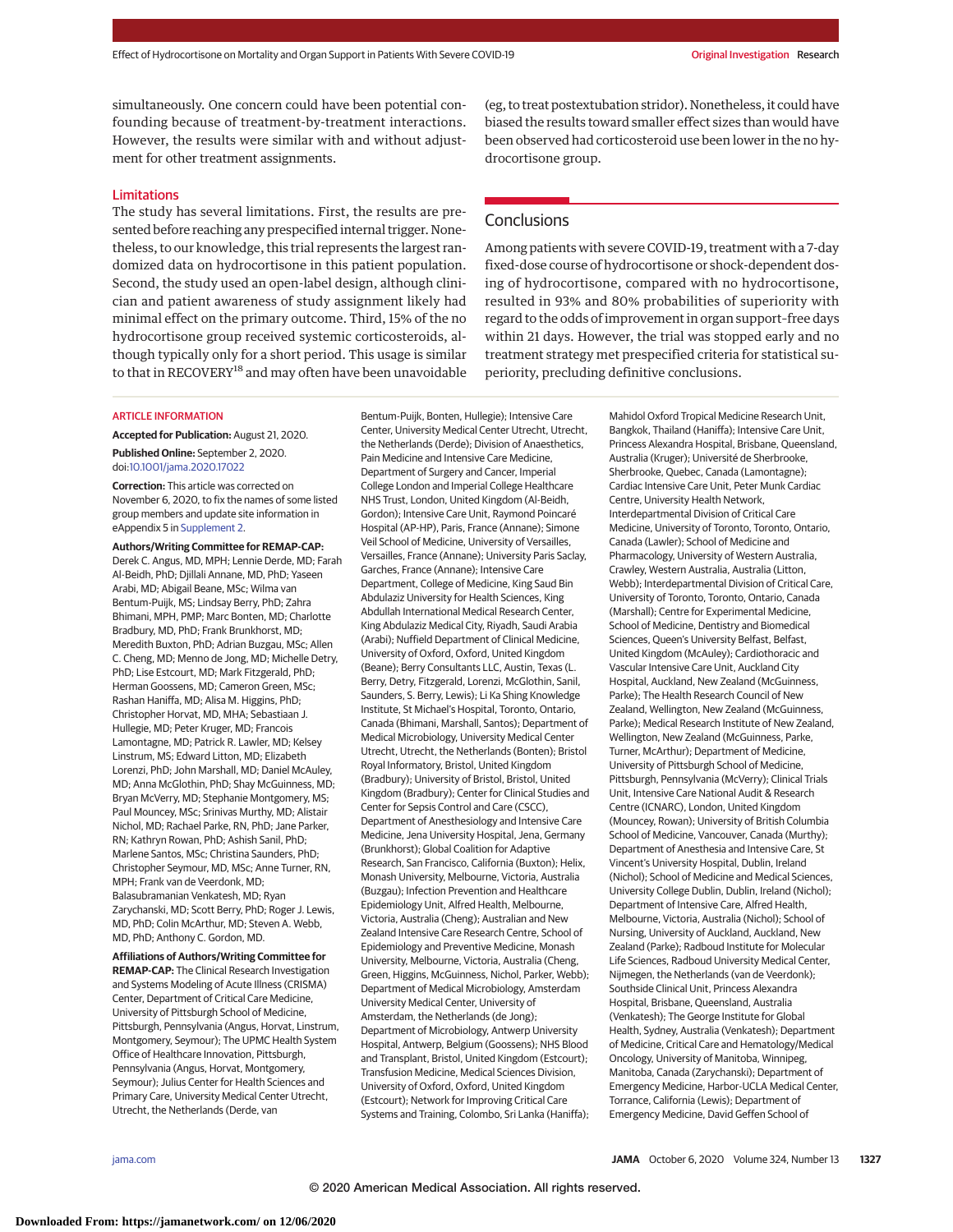Medicine at University of California, Los Angeles (Lewis); Department of Critical Care Medicine, Auckland City Hospital, Auckland, New Zealand (McArthur); St John of God Hospital, Subiaco, Western Australia, Australia (Webb).

**Author Contributions:** Dr Angus had full access to all corticosteroid domain data and all baseline data in the study; Dr Lewis had full access to all data required for the primary analyses. Together, Drs Angus and Lewis take responsibility for the integrity of the data and the accuracy of the data analysis.

Concept and design: Angus, S. Berry, Bonten, Cheng, de Jong, Derde, Fitzgerald, Goossens, Gordon, Green, Horvat, Kruger, Lawler, Lewis, Litton, Marshall, McArthur, McGuinness, Montgomery, Murthy, Nichol, Parke, Parker, Rowan, Seymour, Venkatesh, Webb.

Acquisition, analysis, or interpretation of data: Angus, Al-Beidh, Annane, Arabi, Bentum-Puijk, Beane, L. Berry, S. Berry, Mouncey, Bhimani, Bonten, Bradbury, Brunkhorst, Buxton, Buzgau, Cheng, Derde, Detry, Estcourt, Fitzgerald, Gordon, Green, Haniffa, Higgins, Horvat, Hullegie, Kruger, Lamontagne, Lewis, Linstrum, Lorenzi, Marshall, McArthur, McAuley, McGlothlin, McGuinness, McVerry, Murthy, Nichol, Parker, Rowan, Sanil, Santos, Saunders, Seymour, Turner, van de Veerdonk, Webb, Zarychanski.

Drafting of the manuscript: Angus, S. Berry, Gordon, Horvat, Marshall, McArthur, Murthy, Santos. Critical revision of the manuscript for important intellectual content: Angus, Al-Beidh, Annane, Arabi, Bentum-Puijk, Beane, L. Berry, S. Berry, Mouncey, Bhimani, Bonten, Bradbury, Brunkhorst, Buxton, Buzgau, Cheng, de Jong, Derde, Detry, Estcourt, Fitzgerald, Goossens, Gordon, Green, Haniffa, Higgins, Horvat, Hullegie, Kruger, Lamontagne, Lawler, Lewis, Linstrum, Litton, Lorenzi, Marshall, McArthur, McAuley, McGlothlin, McGuinness, McVerry, Montgomery, Nichol, Parke, Parker, Rowan, Sanil, Saunders, Seymour, Turner, van de Veerdonk, Venkatesh, Webb, Zarychanski. Statistical analysis: Angus, L. Berry, S. Berry, Detry, Fitzgerald, Higgins, Lewis, Lorenzi, McGlothlin, Sanil, Saunders, Seymour, Webb. Obtained funding: Annane, Bonten, Buxton, Cheng, de Jong, Derde, Estcourt, Goossens, Gordon, Higgins, Kruger, Litton, Marshall, McArthur, Montgomery, Murthy, Nichol, Rowan, Turner, Webb.

Administrative, technical, or material support: Angus, Al-Beidh, Arabi, Bentum-Puijk, Mouncey, Bhimani, Brunkhorst, Buxton, Buzgau, Cheng, Derde, Gordon, Green, Higgins, Horvat, Hullegie, Kruger, Lewis, Linstrum, Marshall, McArthur, McGuinness, Montgomery, Nichol, Parker, Rowan, Santos, Seymour, Turner, Webb. Supervision: Angus, Arabi, Mouncey, Bonten, Buxton, Kruger, Lewis, McArthur, McGuinness, Montgomery, Murthy, Nichol, Parke, Rowan, Seymour.

**Conflict of Interest Disclosures:** Dr Angus reported receiving personal fees from Ferring Pharmaceuticals Inc, Bristol-Myers Squibb, Bayer AG, and ALung Technologies Inc outside the submitted work; in addition, Dr Angus had a patent to selepressin—compounds, compositions, and methods for treating sepsis pending and a patent to proteomic biomarkers of sepsis in elderly patients pending. Dr Annane reported receiving grants from French Ministry of Health during the conduct of the study. Dr Bentum-Puijk reported receiving

European Union FP7-Health-2013-INNOVATION-1 grant No. 602525 and H2020 RECOVER grant agreement No. 101003589 during the conduct of the study. Dr L. Berry reported receiving grants for PREPARE Network from the European Commission; Australia funding grants for OPTIMISE-CAP; and New Zealand funding grants for REMAP-CAP during the conduct of the study. Dr S. Berry reported receiving grants for PREPARE Network from the European Commission, Australia funding grants for OPTIMISE-CAP, and New Zealand funding grants for REMAP-CAP during the conduct of the study. Dr Mouncey reported receiving grants from European Commission FP7 and the National Institute for Health Research (NIHR) during the conduct of the study. Dr Bhimani reported receiving grants from the Canadian Institutes of Health Research during the conduct of the study. Dr Bradbury reported receiving personal fees from Bristol-Myers Squibb, Pfizer, Janssen, Amgen, Novartis, Portola, Bayer, and Ablynx outside the submitted work. Dr Brunkhorst reported receiving grants from the European Union during the conduct of the study. Dr Buxton reported receiving grants from the Breast Cancer Research Foundation during the conduct of the study and grants from Bayer, Amgen, Eli Lilly and Company, Janssen, Kazia Therapeutics, DelMar Pharma, Eisai, the National Brain Tumor Society, the National Foundation for Cancer Research, and the Asian Foundation for Cancer Research; gifts from the Yousefzadeh Family Foundation and Jeffrey Tarrant; and personal fees from Berry Consultants LLC outside the submitted work. Dr Cheng reported receiving grants from the National Health and Medical Research Council (NHMRC) during the conduct of the study. Dr de Jong reported receiving personal fees from Roche, Janssen, Vertex, and Visterra outside the submitted work. Dr Derde reported receiving European Union FP7-HEALTH-2013-INNOVATION-1 grant 602525 and H2020 RECOVER grant agreement No. 101003589 during the conduct of the study and being a member of the COVID-19 guideline committee for the Society of Critical Care Medicine/European Society of Intensive Care Medicine (ESICM)/Surviving Sepsis Campaign, member of the ESICM COVID-19 taskforce, and chair of the Dutch intensivists (NVIC) taskforce on infectious threats. Dr Detry reported receiving grants for the PREPARE Network from the European Commission, Australia funding grants for OPTIMISE-CAP, and New Zealand funding grants for REMAP-CAP during the conduct of the study. Dr Estcourt reported receiving grants from the NIHR during the conduct of the study. Dr Fitzgerald reported receiving grants for PREPARE Network from the European Commission, Australian funding grants for OPTIMISE-CAP, and New Zealand funding grants for REMAP-CAP during the conduct of the study. Dr Gordon reported receiving grants from the NIHR and the NIHR Research Professorship; nonfinancial support from the NIHR Clinical Research Network and the NIHR Imperial Biomedical Research Centre during the conduct of the study; and personal fees from GlaxoSmithKline and Bristol-Myers Squibb outside the submitted work. Dr Haniffa reported the Critical Care Asia project, where he is co-coordinator, is supported by the Wellcome Trust through the University of Oxford. Dr Higgins reported receiving grants from the NHMRC, the Health Research Council of New Zealand, and the Minderoo Foundation during the conduct of the study. Dr Horvat reported receiving

grants from the Eunice Kennedy Shriver National Institute of Child Health and Human Development during the conduct of the study. Dr Hullegie reported receiving grants from the European Commission during the conduct of the study. Dr Kruger reported receiving personal fees from Smiths Medical outside the submitted work. Dr Lamontagne reported serving as methodological chair (nonvoting) for the World Health Organization (WHO) guideline on corticosteroids for COVID-19. The WHO guideline was initiated before any data from REMAP-CAP was made available. The first guideline panel meeting only reviewed data from the RECOVERY trial and the GLUCOCOVID trial. At a subsequent guideline panel meeting, the panel reviewed a meta-analysis commissioned by the WHO that included data from REMAP-CAP. Both the WHO-led meta-analysis and the guideline document are under review at the time of writing. Dr Lewis reported being the senior medical scientist at Berry Consultants LLC during the conduct of the study. Dr Lorenzi reported receiving grants from the European Commission for the PREPARE Network, Australia funding grants for OPTIMISE-CAP, and New Zealand funding grants for REMAP-CAP during the conduct of the study. Dr Marshall reported receiving personal fees from AM Pharma outside the submitted work and being a member of the international trial steering committee for REMAP-CAP; Canadian principal investigator for REMAP-CAP; chair of the International Forum for Acute Care Trialists; and co-chair of the WHO Working Group on Clinical Characterization and Management. Dr McArthur reported receiving grants from the Health Research Council of New Zealand during the conduct of the study. Dr McAuley reported receiving personal fees from GlaxoSmithKline, Boehringer Ingelheim, and Bayer for consultancy outside the submitted work; in addition, Dr McAuley reported a patent for a novel treatment for acute respiratory distress syndrome issued to his institution. Dr McGlothlin reported receiving grants from the European Commission for the PREPARE Network, Australian funding grants for OPTIMISE-CAP, and New Zealand funding grants for REMAP-CAP during the conduct of the study. Dr McVerry reported receiving salary support from UPMC Learning While Doing Program and the Translational Breast Cancer Research Foundation during the conduct of the study and grants from Bayer Pharmaceuticals Inc and the NIH/National Heart, Lung, and Blood Institute outside the submitted work. Dr Murthy reported receiving grants from the Canadian Institutes of Health Research during the conduct of the study. Dr Nichol reported receiving grants from the Health Research Board of Ireland during the conduct of the study. Dr Parke reported that research in the CVICU Auckland City Hospital is supported in part by an unrestricted grant from Fisher and Paykel Healthcare Limited, New Zealand. Dr Sanil reported receiving grants from the European Commission for PREPARE Network, Australia funding grants for OPTIMISE-CAP, and New Zealand funding grants for REMAP-CAP during the conduct of the study. Dr Saunders reported receiving grants from the European Commission for PREPARE Network, Australia funding grants for OPTIMISE-CAP, and New Zealand funding grants from REMAP-CAP during the conduct of the study. Dr Seymour reported receiving grants from the NIH's National Institute of General Medical Sciences and personal fees from Beckman Coulter Inc and Edwards